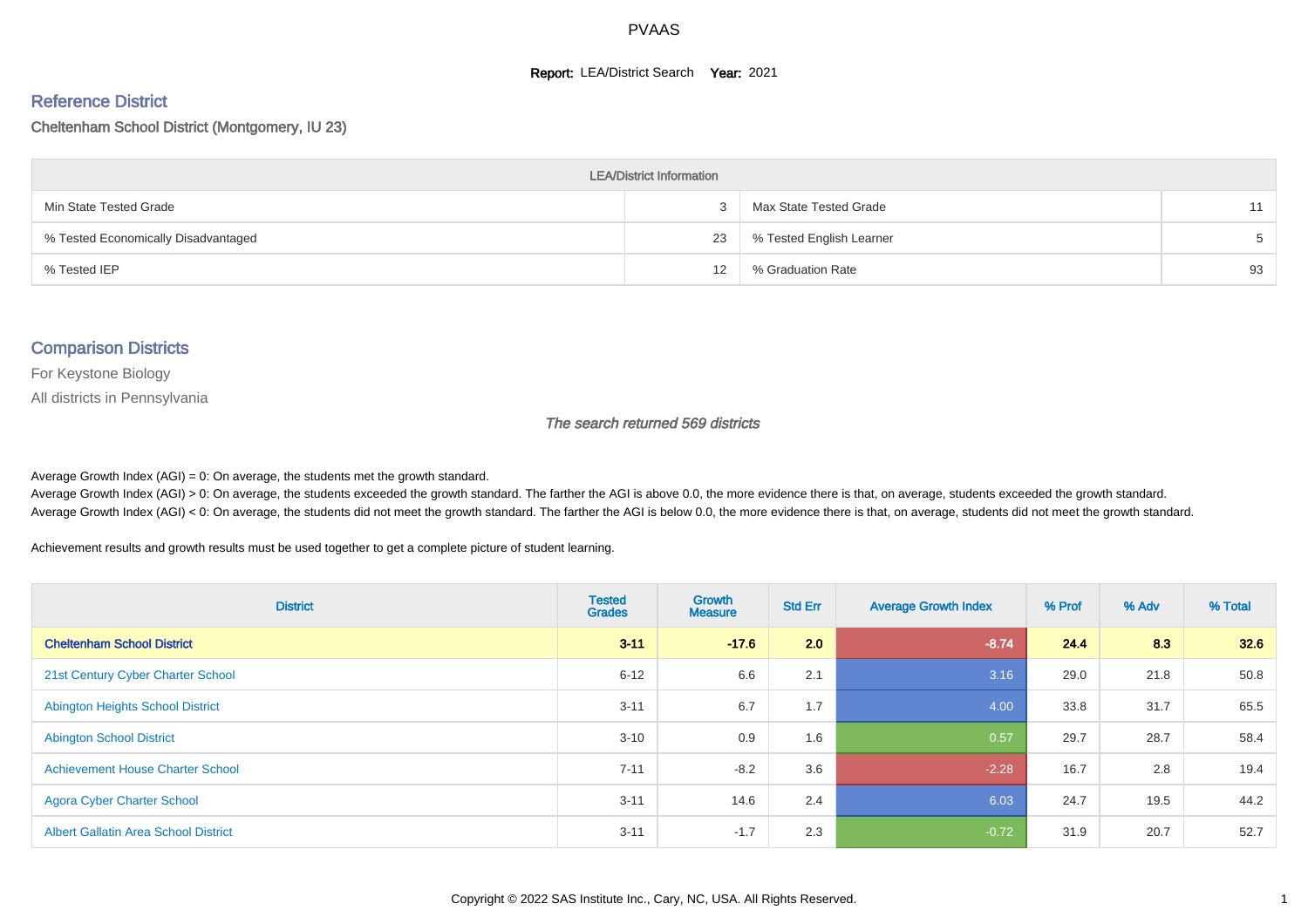| <b>District</b>                          | <b>Tested</b><br><b>Grades</b> | <b>Growth</b><br><b>Measure</b> | <b>Std Err</b> | <b>Average Growth Index</b> | % Prof | % Adv | % Total |
|------------------------------------------|--------------------------------|---------------------------------|----------------|-----------------------------|--------|-------|---------|
| <b>Cheltenham School District</b>        | $3 - 11$                       | $-17.6$                         | 2.0            | $-8.74$                     | 24.4   | 8.3   | 32.6    |
| <b>Aliquippa School District</b>         | $3 - 11$                       | $-20.0$                         | 3.6            | $-5.54$                     | 1.7    | 0.0   | 1.7     |
| <b>Allegheny Valley School District</b>  | $3 - 11$                       | $-1.9$                          | 3.9            | $-0.48$                     | 31.8   | 11.4  | 43.2    |
| Allegheny-Clarion Valley School District | $3 - 10$                       | 12.3                            | 4.1            | 3.03                        | 33.3   | 19.0  | 52.4    |
| <b>Allentown City School District</b>    | $3 - 12$                       | $-16.9$                         | 1.4            | $-12.37$                    | 5.9    | 0.4   | 6.3     |
| <b>Altoona Area School District</b>      | $3 - 12$                       | 0.1                             | 1.5            | 0.07                        | 29.0   | 13.8  | 42.8    |
| Ambridge Area School District            | $3 - 12$                       | $-19.4$                         | 2.5            | $-7.64$                     | 23.2   | 5.6   | 28.9    |
| <b>Annville-Cleona School District</b>   | $3 - 12$                       | 1.1                             | 2.4            | 0.45                        | 34.8   | 13.6  | 48.5    |
| <b>Antietam School District</b>          | $3 - 10$                       | $-9.5$                          | 3.7            | $-2.57$                     | 20.9   | 1.5   | 22.4    |
| <b>Apollo-Ridge School District</b>      | $3 - 12$                       | 9.5                             | 3.0            | 3.23                        | 34.0   | 9.4   | 43.4    |
| <b>Armstrong School District</b>         | $3 - 11$                       | 9.8                             | 1.6            | 6.22                        | 32.8   | 24.6  | 57.4    |
| Aspira Bilingual Cyber Charter School    | $3 - 11$                       | 5.1                             | 5.8            | 0.87                        | 4.8    | 0.0   | 4.8     |
| <b>Athens Area School District</b>       | $3 - 11$                       | 2.6                             | 2.3            | 1.11                        | 34.9   | 12.3  | 47.3    |
| <b>Austin Area School District</b>       | $3 - 11$                       | 2.6                             | 6.0            | 0.43                        | 25.0   | 18.8  | 43.8    |
| <b>Avella Area School District</b>       | $3 - 12$                       | 1.6                             | 4.7            | 0.34                        | 34.8   | 7.2   | 42.0    |
| <b>Avon Grove Charter School</b>         | $3 - 11$                       | 9.8                             | 3.1            | 3.18                        | 32.4   | 26.0  | 58.4    |
| <b>Avon Grove School District</b>        | $3 - 10$                       | 7.6                             | 1.4            | 5.29                        | 33.7   | 33.2  | 67.0    |
| <b>Avonworth School District</b>         | $3 - 10$                       | $-6.2$                          | 2.3            | $-2.68$                     | 35.9   | 14.1  | 50.0    |
| <b>Bald Eagle Area School District</b>   | $3 - 11$                       | 7.6                             | 2.5            | 3.00                        | 31.6   | 15.6  | 47.3    |
| <b>Baldwin-Whitehall School District</b> | $3 - 11$                       | $-5.5$                          | 1.9            | $-2.93$                     | 32.0   | 14.7  | 46.7    |
| <b>Bangor Area School District</b>       | $3 - 12$                       | $-1.2$                          | 2.0            | $-0.60$                     | 25.8   | 12.7  | 38.5    |
| <b>Beaver Area School District</b>       | $3 - 10$                       | $-3.0$                          | 2.5            | $-1.16$                     | 25.8   | 27.8  | 53.6    |
| <b>Bedford Area School District</b>      | $3 - 11$                       | 6.4                             | 2.4            | 2.68                        | 31.0   | 20.6  | 51.6    |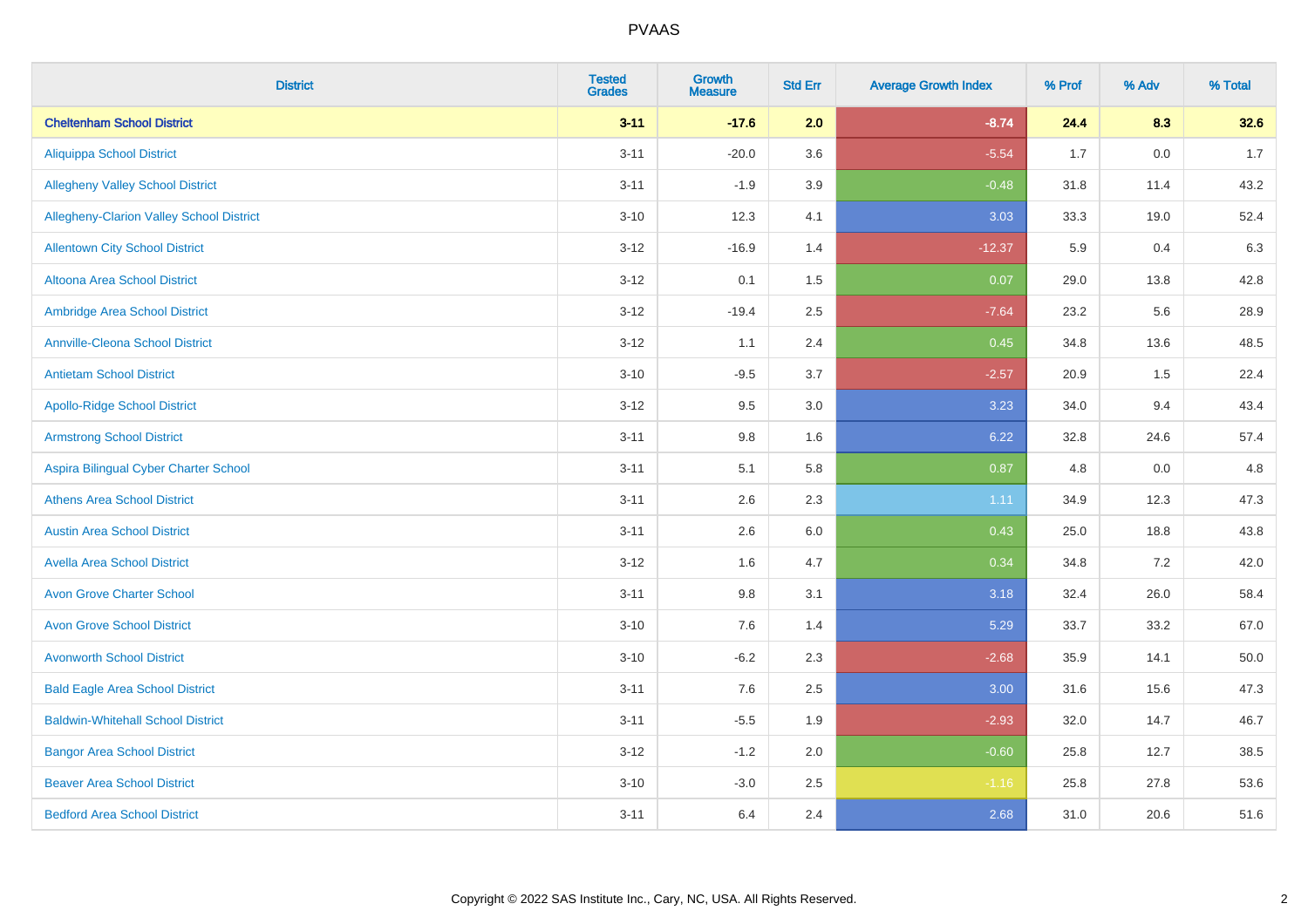| <b>District</b>                              | <b>Tested</b><br><b>Grades</b> | <b>Growth</b><br><b>Measure</b> | <b>Std Err</b> | <b>Average Growth Index</b> | % Prof | % Adv | % Total |
|----------------------------------------------|--------------------------------|---------------------------------|----------------|-----------------------------|--------|-------|---------|
| <b>Cheltenham School District</b>            | $3 - 11$                       | $-17.6$                         | 2.0            | $-8.74$                     | 24.4   | 8.3   | 32.6    |
| <b>Belle Vernon Area School District</b>     | $3 - 11$                       | 11.1                            | 2.3            | 4.88                        | 31.6   | 25.4  | 57.1    |
| <b>Bellefonte Area School District</b>       | $3 - 11$                       | 6.7                             | 2.0            | 3.34                        | 28.8   | 21.5  | 50.2    |
| <b>Bellwood-Antis School District</b>        | $3 - 10$                       | $3.5\,$                         | 2.8            | 1.24                        | 40.9   | 19.4  | 60.2    |
| <b>Belmont Charter School</b>                | $3 - 10$                       | 2.2                             | 3.4            | 0.64                        | 5.3    | 1.8   | 7.0     |
| <b>Bensalem Township School District</b>     | $3 - 11$                       | 1.0                             | 1.6            | 0.63                        | 24.3   | 10.7  | 34.9    |
| <b>Benton Area School District</b>           | $3 - 10$                       | 8.1                             | 4.0            | 2.01                        | 35.7   | 28.6  | 64.3    |
| <b>Bentworth School District</b>             | $3 - 11$                       | 7.0                             | 3.0            | 2.36                        | 26.6   | 17.0  | 43.6    |
| <b>Berlin Brothersvalley School District</b> | $3 - 11$                       | 19.6                            | 4.0            | 4.93                        | 28.3   | 41.3  | 69.6    |
| <b>Bermudian Springs School District</b>     | $3 - 11$                       | $2.5\,$                         | 2.4            | 1.05                        | 31.8   | 23.5  | 55.3    |
| <b>Berwick Area School District</b>          | $3 - 11$                       | $-6.9$                          | 2.4            | $-2.84$                     | 22.3   | 11.5  | 33.8    |
| <b>Bethel Park School District</b>           | $3 - 11$                       | $-4.4$                          | 1.7            | $-2.62$                     | 40.1   | 27.3  | 67.4    |
| <b>Bethlehem Area School District</b>        | $3 - 11$                       | $-4.5$                          | 1.1            | $-3.91$                     | 20.4   | 11.3  | 31.7    |
| <b>Bethlehem-Center School District</b>      | $3 - 10$                       | 2.1                             | 3.5            | 0.59                        | 32.3   | 4.6   | 36.9    |
| <b>Big Beaver Falls Area School District</b> | $3 - 11$                       | $-17.9$                         | 2.8            | $-6.27$                     | 9.4    | 2.8   | 12.2    |
| <b>Big Spring School District</b>            | $3 - 11$                       | $-9.8$                          | 2.3            | $-4.32$                     | 23.6   | 12.9  | 36.5    |
| <b>Blackhawk School District</b>             | $3 - 11$                       | 2.0                             | 2.3            | 0.87                        | 34.6   | 20.7  | 55.3    |
| <b>Blacklick Valley School District</b>      | $3 - 11$                       | $-0.9$                          | 3.9            | $-0.23$                     | 7.7    | 7.7   | 15.4    |
| <b>Blairsville-Saltsburg School District</b> | $3 - 11$                       | $-7.5$                          | 2.8            | $-2.67$                     | 20.1   | 8.2   | 28.3    |
| <b>Bloomsburg Area School District</b>       | $3 - 10$                       | 4.3                             | 3.4            | 1.26                        | 36.5   | 20.6  | 57.1    |
| <b>Blue Mountain School District</b>         | $3 - 10$                       | 12.2                            | 2.1            | 5.81                        | 30.7   | 26.1  | 56.8    |
| <b>Blue Ridge School District</b>            | $3 - 11$                       | 8.3                             | 3.7            | 2.24                        | 29.6   | 9.3   | 38.9    |
| <b>Boyertown Area School District</b>        | $3 - 11$                       | $-2.9$                          | 1.4            | $-2.06$                     | 30.8   | 22.6  | 53.4    |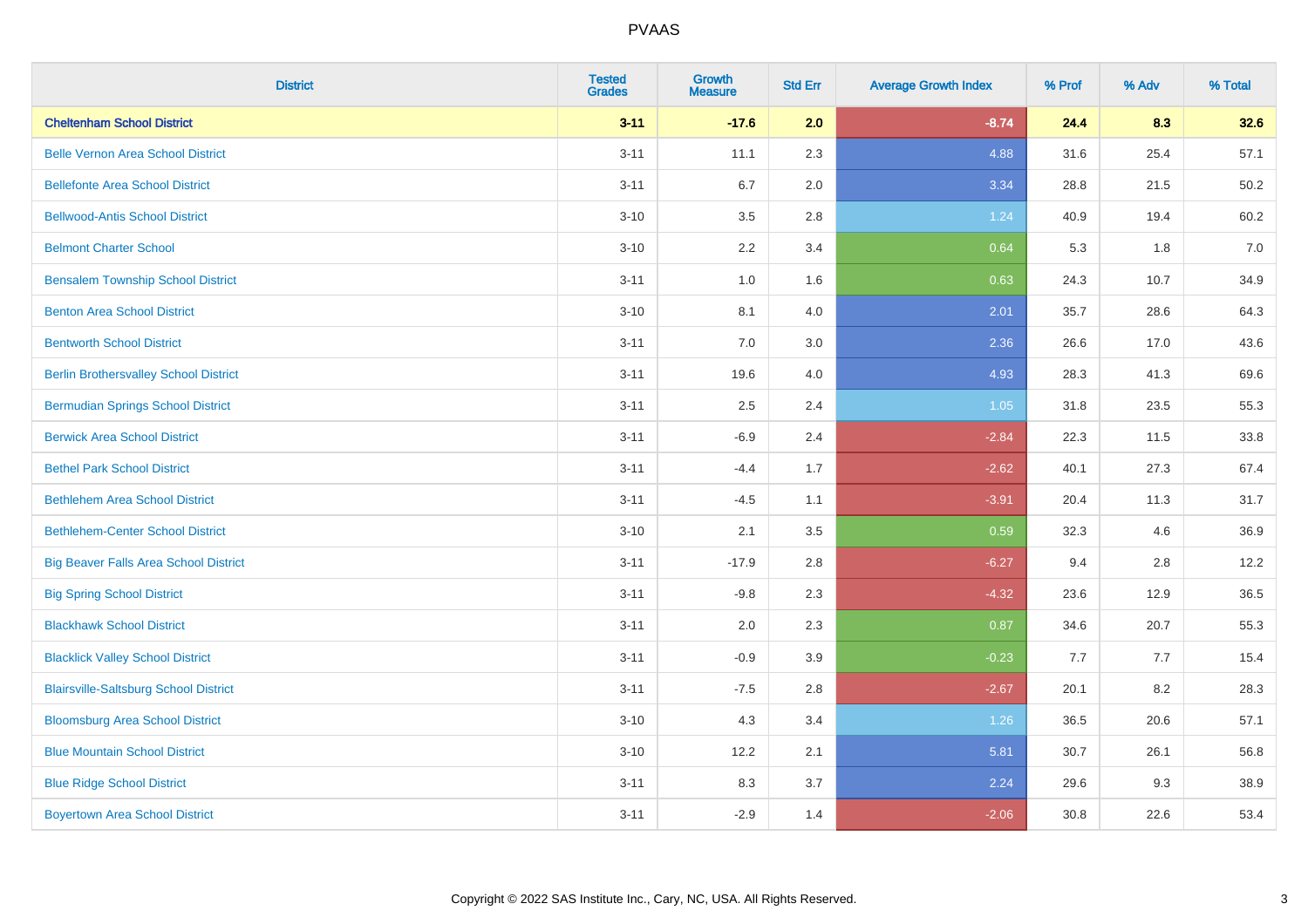| <b>District</b>                                 | <b>Tested</b><br><b>Grades</b> | <b>Growth</b><br><b>Measure</b> | <b>Std Err</b> | <b>Average Growth Index</b> | % Prof | % Adv   | % Total |
|-------------------------------------------------|--------------------------------|---------------------------------|----------------|-----------------------------|--------|---------|---------|
| <b>Cheltenham School District</b>               | $3 - 11$                       | $-17.6$                         | 2.0            | $-8.74$                     | 24.4   | 8.3     | 32.6    |
| Boys Latin Of Philadelphia Charter School       | $6 - 12$                       | $-8.0$                          | 2.7            | $-3.02$                     | 1.4    | $0.0\,$ | 1.4     |
| <b>Bradford Area School District</b>            | $3 - 12$                       | $-1.8$                          | 2.3            | $-0.79$                     | 31.2   | 16.7    | 47.9    |
| <b>Brandywine Heights Area School District</b>  | $3 - 11$                       | 5.8                             | 2.6            | 2.27                        | 27.7   | 28.6    | 56.2    |
| <b>Brentwood Borough School District</b>        | $3 - 11$                       | 1.3                             | 3.0            | 0.44                        | 20.2   | 16.0    | 36.2    |
| <b>Bristol Borough School District</b>          | $3 - 12$                       | $-5.9$                          | 2.9            | $-2.00$                     | 27.8   | 3.3     | 31.1    |
| <b>Bristol Township School District</b>         | $3 - 11$                       | $-7.4$                          | 1.4            | $-5.32$                     | 13.8   | 4.6     | 18.4    |
| <b>Brockway Area School District</b>            | $3 - 11$                       | $-0.4$                          | 3.5            | $-0.11$                     | 41.2   | 13.8    | 55.0    |
| <b>Brookville Area School District</b>          | $3 - 11$                       | 6.8                             | 3.1            | 2.19                        | 46.1   | 14.6    | 60.7    |
| <b>Brownsville Area School District</b>         | $3 - 12$                       | 3.9                             | 3.8            | 1.04                        | 22.0   | 8.5     | 30.5    |
| <b>Bucks County Technical High School</b>       | $9 - 10$                       | $-2.9$                          | 2.2            | $-1.29$                     | 27.7   | 10.4    | 38.2    |
| <b>Burgettstown Area School District</b>        | $3 - 11$                       | $-11.2$                         | 3.2            | $-3.46$                     | 16.0   | 2.7     | 18.7    |
| <b>Burrell School District</b>                  | $3 - 11$                       | $-1.5$                          | 3.3            | $-0.44$                     | 27.8   | 17.7    | 45.6    |
| <b>Butler Area School District</b>              | $3 - 11$                       | $-14.1$                         | $1.5\,$        | $-9.60$                     | 26.4   | 11.1    | 37.5    |
| California Area School District                 | $3 - 10$                       | $-13.7$                         | 4.5            | $-3.06$                     | 41.7   | 16.7    | 58.3    |
| <b>Cambria Heights School District</b>          | $3 - 10$                       | $-6.2$                          | 2.9            | $-2.11$                     | 25.0   | 13.0    | 38.0    |
| <b>Cameron County School District</b>           | $3 - 12$                       | $-5.0$                          | 4.4            | $-1.12$                     | 34.9   | 4.8     | 39.7    |
| <b>Camp Hill School District</b>                | $3 - 12$                       | 20.7                            | 2.9            | 7.00                        | 32.3   | 41.4    | 73.7    |
| <b>Canon-Mcmillan School District</b>           | $3 - 11$                       | $-5.0$                          | $1.5\,$        | $-3.25$                     | 30.8   | 28.5    | 59.3    |
| <b>Canton Area School District</b>              | $3 - 11$                       | 8.4                             | 2.9            | 2.92                        | 13.8   | 23.0    | 36.8    |
| Capital Area School for the Arts Charter School | $9 - 11$                       | 14.2                            | 4.5            | 3.13                        | 27.5   | 30.0    | 57.5    |
| <b>Carbon Career &amp; Technical Institute</b>  | $9 - 11$                       | $-9.3$                          | 3.2            | $-2.92$                     | 19.6   | 2.2     | 21.7    |
| <b>Carbondale Area School District</b>          | $3 - 10$                       | $-2.8$                          | 3.2            | $-0.87$                     | 27.5   | 2.9     | 30.4    |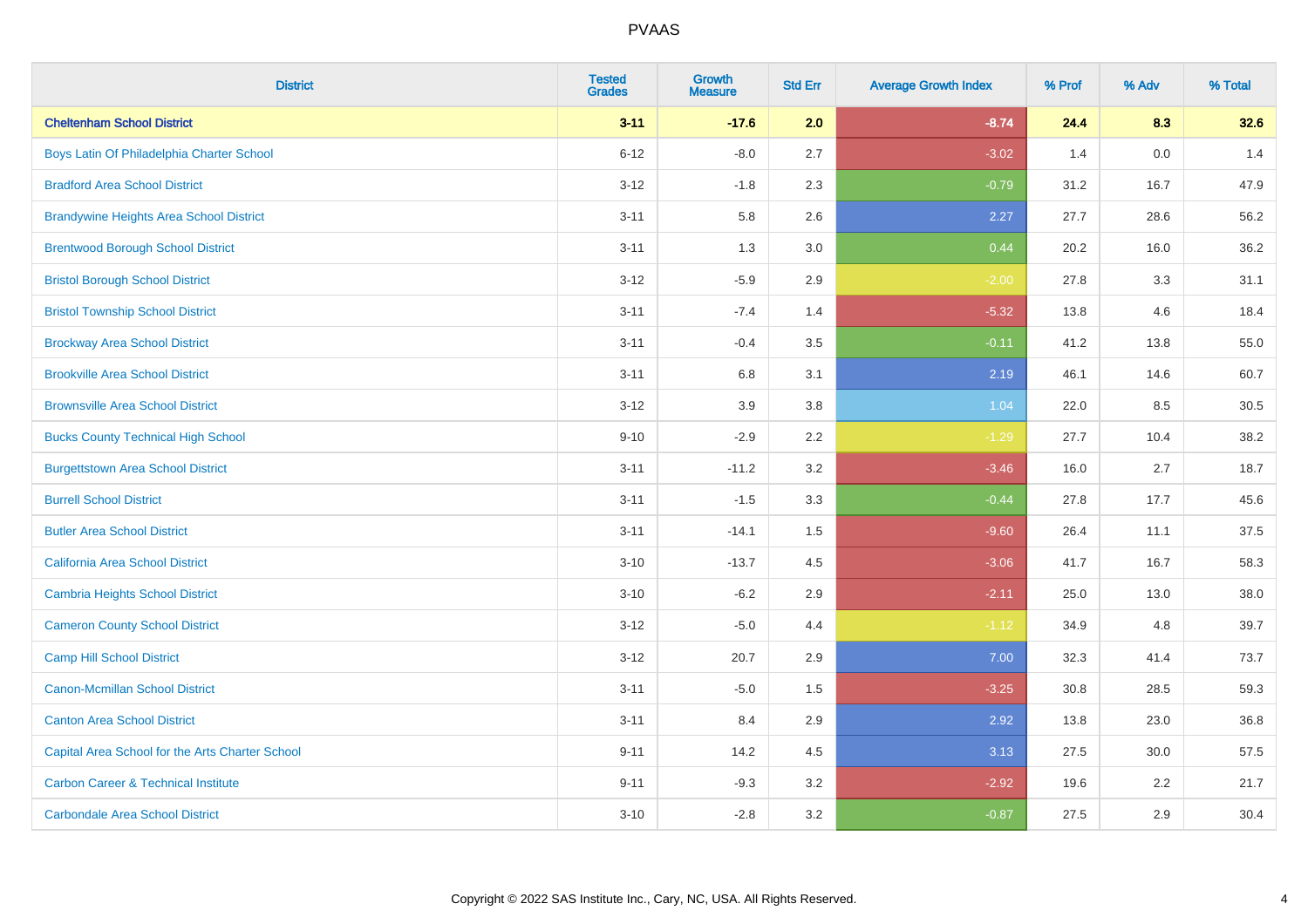| <b>District</b>                                         | <b>Tested</b><br><b>Grades</b> | <b>Growth</b><br><b>Measure</b> | <b>Std Err</b> | <b>Average Growth Index</b> | % Prof | % Adv   | % Total |
|---------------------------------------------------------|--------------------------------|---------------------------------|----------------|-----------------------------|--------|---------|---------|
| <b>Cheltenham School District</b>                       | $3 - 11$                       | $-17.6$                         | 2.0            | $-8.74$                     | 24.4   | 8.3     | 32.6    |
| <b>Carlisle Area School District</b>                    | $3 - 11$                       | $-5.2$                          | 1.7            | $-2.99$                     | 28.0   | 19.3    | 47.3    |
| <b>Carlynton School District</b>                        | $3 - 11$                       | $-2.0$                          | 3.2            | $-0.62$                     | 27.9   | $5.2\,$ | 33.1    |
| <b>Carmichaels Area School District</b>                 | $3 - 10$                       | $-7.0$                          | 3.1            | $-2.30$                     | 17.8   | 9.6     | 27.4    |
| Catasauqua Area School District                         | $3 - 12$                       | $-7.3$                          | 2.8            | $-2.58$                     | 27.1   | 11.2    | 38.3    |
| <b>Centennial School District</b>                       | $3 - 10$                       | 1.5                             | 1.5            | 0.98                        | 23.6   | 12.4    | 36.0    |
| Center For Student Learning Charter School At Pennsbury | $6 - 12$                       | $-3.3$                          | 6.0            | $-0.55$                     | 23.1   | $0.0\,$ | 23.1    |
| <b>Central Bucks School District</b>                    | $3 - 11$                       | 15.5                            | 0.9            | 17.94                       | 34.8   | 41.4    | 76.2    |
| <b>Central Cambria School District</b>                  | $3 - 11$                       | $-12.7$                         | 2.3            | $-5.61$                     | 19.4   | 7.4     | 26.9    |
| <b>Central Columbia School District</b>                 | $3 - 12$                       | 0.3                             | $2.3\,$        | 0.12                        | 25.4   | 37.6    | 63.0    |
| <b>Central Dauphin School District</b>                  | $3 - 11$                       | $-5.2$                          | 1.2            | $-4.24$                     | 29.3   | 8.7     | 38.0    |
| <b>Central Fulton School District</b>                   | $3 - 11$                       | $-13.3$                         | 3.2            | $-4.20$                     | 18.1   | 9.7     | 27.8    |
| <b>Central Greene School District</b>                   | $3 - 11$                       | $-0.4$                          | 2.5            | $-0.15$                     | 27.8   | 14.8    | 42.6    |
| <b>Central Valley School District</b>                   | $3 - 10$                       | 4.7                             | 2.6            | 1.83                        | 37.8   | 18.5    | 56.3    |
| <b>Central York School District</b>                     | $3 - 12$                       | 12.9                            | 1.5            | 8.64                        | 31.4   | 24.1    | 55.5    |
| <b>Chambersburg Area School District</b>                | $3 - 11$                       | $-5.6$                          | 1.3            | $-4.42$                     | 24.2   | 15.2    | 39.4    |
| <b>Charleroi School District</b>                        | $3 - 11$                       | $-4.3$                          | 2.7            | $-1.55$                     | 22.2   | 15.9    | 38.1    |
| <b>Chartiers Valley School District</b>                 | $3 - 11$                       | $-9.1$                          | 2.1            | $-4.23$                     | 20.7   | 17.4    | 38.0    |
| <b>Chartiers-Houston School District</b>                | $3 - 10$                       | $-16.5$                         | 3.5            | $-4.79$                     | 26.3   | 6.6     | 32.9    |
| <b>Cheltenham School District</b>                       | $3 - 11$                       | $-17.6$                         | 2.0            | $-8.74$                     | 24.4   | 8.3     | 32.6    |
| <b>Chester Charter Scholars Academy Charter School</b>  | $3 - 12$                       | $-6.2$                          | 3.3            | $-1.88$                     | 2.2    | 0.0     | $2.2\,$ |
| <b>Chester-Upland School District</b>                   | $3 - 11$                       | $-3.6$                          | 2.6            | $-1.38$                     | 1.6    | 0.0     | 1.6     |
| <b>Chestnut Ridge School District</b>                   | $3 - 12$                       | 4.0                             | 2.9            | 1.38                        | 33.2   | 11.0    | 44.2    |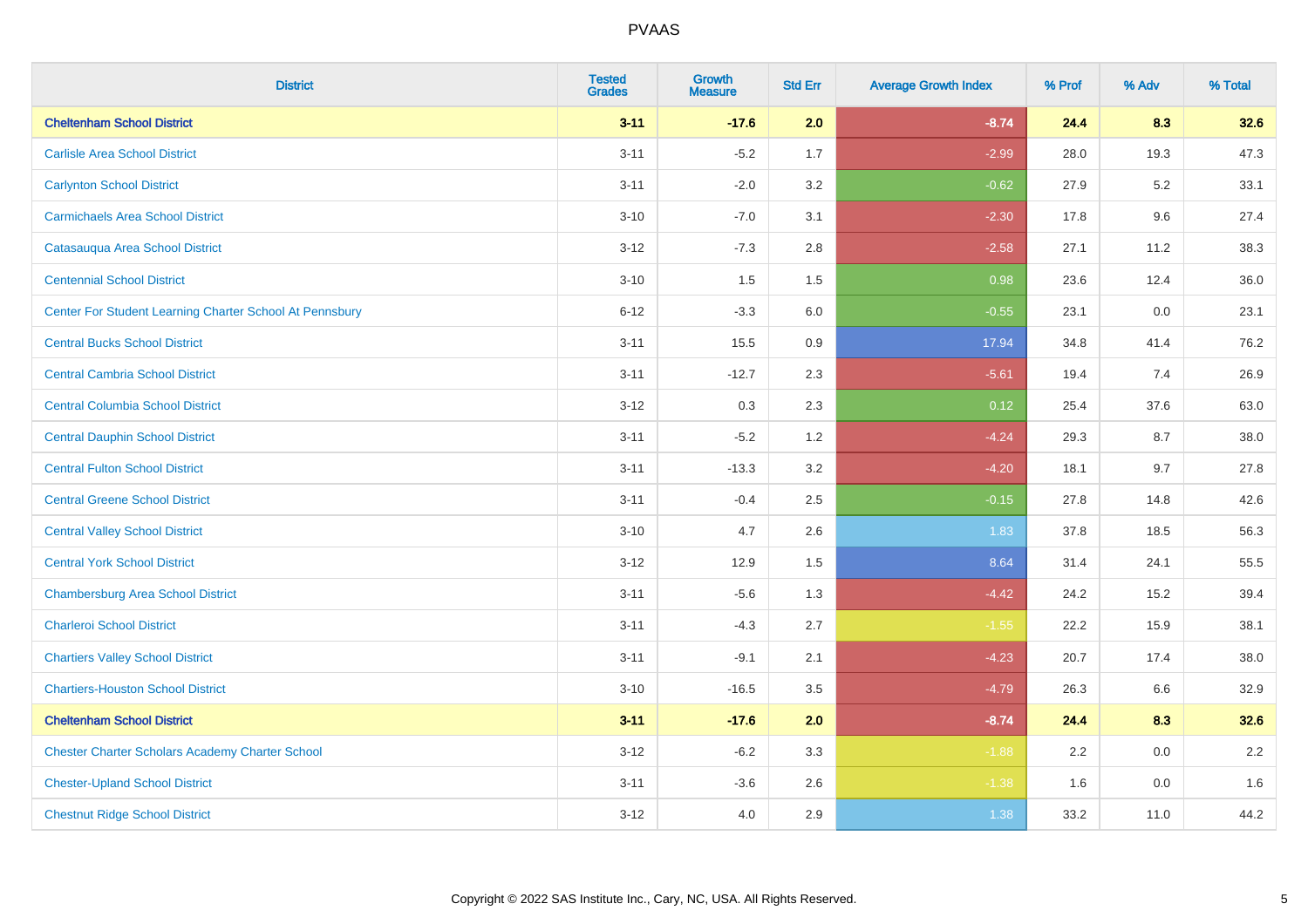| <b>District</b>                                    | <b>Tested</b><br><b>Grades</b> | Growth<br><b>Measure</b> | <b>Std Err</b> | <b>Average Growth Index</b> | % Prof  | % Adv | % Total |
|----------------------------------------------------|--------------------------------|--------------------------|----------------|-----------------------------|---------|-------|---------|
| <b>Cheltenham School District</b>                  | $3 - 11$                       | $-17.6$                  | 2.0            | $-8.74$                     | 24.4    | 8.3   | 32.6    |
| <b>Chichester School District</b>                  | $3 - 11$                       | $-1.8$                   | 4.2            | $-0.44$                     | 40.0    | 14.0  | 54.0    |
| <b>City CHS</b>                                    | $10 - 11$                      | $-5.6$                   | 2.4            | $-2.34$                     | 15.9    | 1.5   | 17.4    |
| <b>Clairton City School District</b>               | $3 - 11$                       | $-1.6$                   | 5.0            | $-0.32$                     | $3.8\,$ | 0.5   | 4.4     |
| <b>Clarion Area School District</b>                | $3 - 11$                       | 3.2                      | 3.7            | 0.88                        | 31.7    | 13.3  | 45.0    |
| <b>Clarion-Limestone Area School District</b>      | $3 - 12$                       | $-10.0$                  | 3.6            | $-2.76$                     | 28.3    | 20.0  | 48.3    |
| <b>Claysburg-Kimmel School District</b>            | $3 - 11$                       | $-1.2$                   | 5.2            | $-0.22$                     | 5.0     | 0.0   | $5.0$   |
| <b>Clearfield Area School District</b>             | $3 - 10$                       | $-1.3$                   | 3.7            | $-0.34$                     | 43.9    | 24.6  | 68.4    |
| <b>Coatesville Area School District</b>            | $3 - 11$                       | $-9.5$                   | 1.6            | $-5.81$                     | 12.8    | 3.3   | 16.2    |
| <b>Cocalico School District</b>                    | $3 - 11$                       | 12.3                     | 1.9            | 6.48                        | 28.2    | 32.3  | 60.5    |
| <b>Collegium Charter School</b>                    | $3 - 10$                       | 21.2                     | 2.6            | 8.18                        | 25.4    | 16.4  | 41.8    |
| <b>Colonial School District</b>                    | $3 - 11$                       | 22.1                     | 1.6            | 13.55                       | 27.2    | 43.5  | 70.6    |
| <b>Columbia Borough School District</b>            | $3 - 12$                       | $-1.1$                   | 3.6            | $-0.31$                     | 17.2    | 1.7   | 19.0    |
| Columbia-Montour AVTS                              | $9 - 10$                       | $-7.1$                   | 2.8            | $-2.52$                     | 19.5    | 3.2   | 22.7    |
| <b>Commodore Perry School District</b>             | $3 - 11$                       | $-10.4$                  | 4.5            | $-2.30$                     | 29.4    | 5.9   | 35.3    |
| <b>Commonwealth Charter Academy Charter School</b> | $3 - 10$                       | 4.2                      | 1.6            | 2.68                        | 27.0    | 15.6  | 42.5    |
| Community Academy Of Philadelphia Charter School   | $3 - 11$                       | 0.1                      | 2.6            | 0.06                        | 9.7     | 2.6   | 12.4    |
| Conemaugh Township Area School District            | $3 - 12$                       | 4.8                      | 3.5            | 1.39                        | 30.9    | 27.8  | 58.8    |
| <b>Conemaugh Valley School District</b>            | $3 - 12$                       | $-6.3$                   | 4.1            | $-1.54$                     | 23.7    | 5.1   | 28.8    |
| <b>Conestoga Valley School District</b>            | $3 - 11$                       | 2.4                      | 1.7            | 1.43                        | 35.0    | 23.5  | 58.5    |
| <b>Conewago Valley School District</b>             | $3 - 12$                       | 7.6                      | 1.7            | 4.46                        | 41.3    | 19.4  | 60.6    |
| <b>Conneaut School District</b>                    | $3 - 12$                       | $-2.3$                   | 2.6            | $-0.91$                     | 27.4    | 9.7   | 37.1    |
| <b>Connellsville Area School District</b>          | $3 - 11$                       | $-5.3$                   | 2.0            | $-2.67$                     | 24.2    | 5.0   | 29.1    |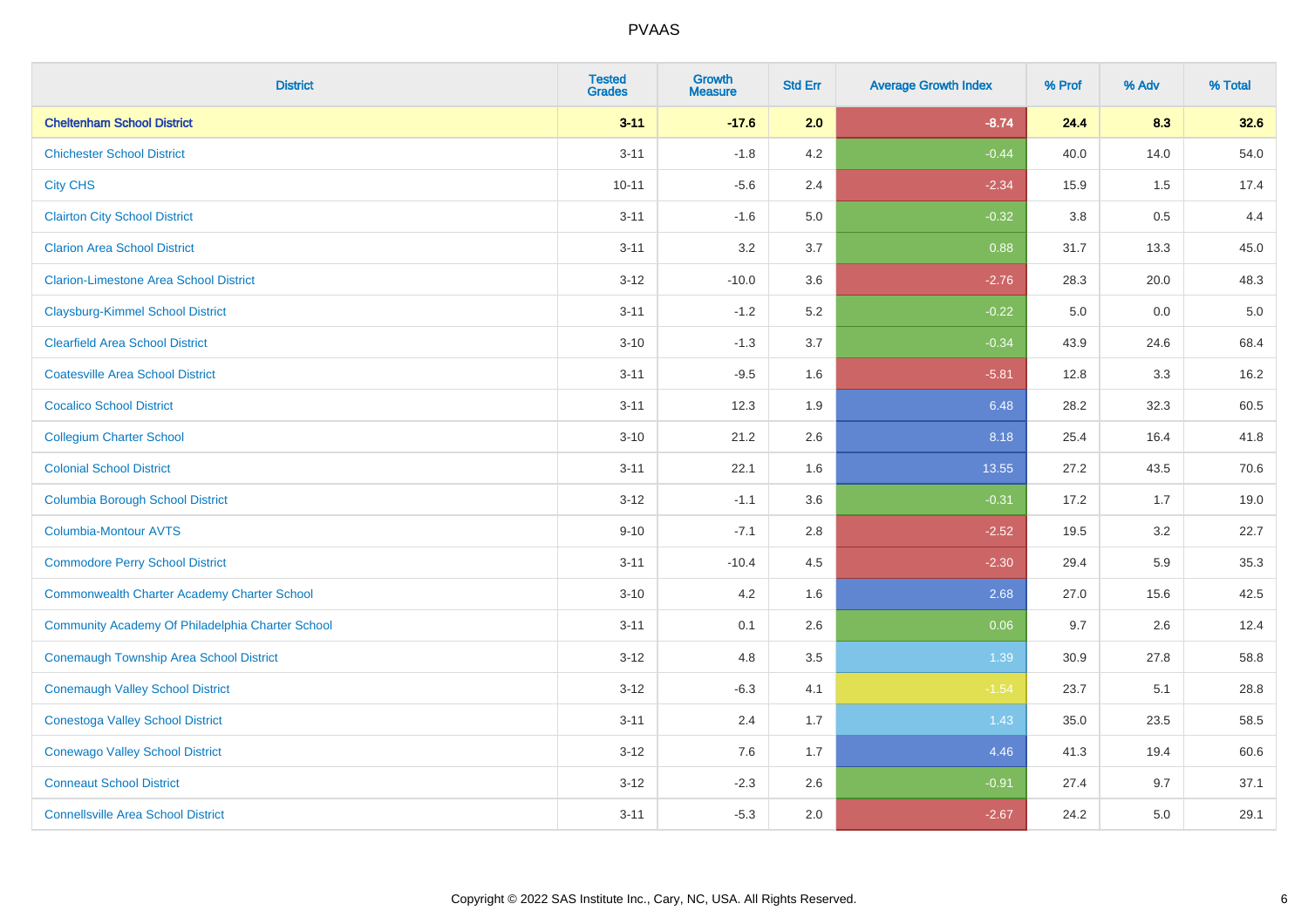| <b>District</b>                           | <b>Tested</b><br><b>Grades</b> | Growth<br><b>Measure</b> | <b>Std Err</b> | <b>Average Growth Index</b> | % Prof | % Adv | % Total |
|-------------------------------------------|--------------------------------|--------------------------|----------------|-----------------------------|--------|-------|---------|
| <b>Cheltenham School District</b>         | $3 - 11$                       | $-17.6$                  | 2.0            | $-8.74$                     | 24.4   | 8.3   | 32.6    |
| <b>Conrad Weiser Area School District</b> | $3 - 11$                       | 7.1                      | 2.1            | 3.34                        | 28.2   | 14.4  | 42.6    |
| <b>Cornell School District</b>            | $3 - 11$                       | $-5.5$                   | 4.6            | $-1.20$                     | 11.3   | 3.2   | 14.5    |
| <b>Cornwall-Lebanon School District</b>   | $3 - 11$                       | $8.2\,$                  | 1.6            | 5.24                        | 28.0   | 20.5  | 48.6    |
| <b>Corry Area School District</b>         | $3 - 11$                       | $-6.8$                   | 2.3            | $-3.01$                     | 24.0   | 8.8   | 32.8    |
| <b>Coudersport Area School District</b>   | $3 - 11$                       | 14.8                     | 3.4            | 4.33                        | 34.7   | 28.0  | 62.7    |
| <b>Council Rock School District</b>       | $3 - 11$                       | 13.5                     | 1.1            | 12.27                       | 32.0   | 35.4  | 67.4    |
| <b>Cranberry Area School District</b>     | $3 - 12$                       | $-0.9$                   | 3.1            | $-0.29$                     | 25.5   | 9.7   | 35.2    |
| <b>Crawford Central School District</b>   | $3 - 11$                       | 5.7                      | 2.1            | 2.71                        | 26.4   | 15.8  | 42.1    |
| <b>Crestwood School District</b>          | $3 - 11$                       | $-3.4$                   | $2.2\,$        | $-1.52$                     | 33.1   | 21.7  | 54.9    |
| <b>Cumberland Valley School District</b>  | $3 - 12$                       | 18.6                     | 1.2            | 15.79                       | 31.3   | 39.2  | 70.5    |
| <b>Dallas School District</b>             | $3 - 11$                       | 8.1                      | 2.1            | 3.87                        | 32.4   | 22.4  | 54.8    |
| <b>Dallastown Area School District</b>    | $3 - 11$                       | 19.9                     | 1.4            | 14.14                       | 36.8   | 34.2  | 71.0    |
| Daniel Boone Area School District         | $3 - 12$                       | 0.9                      | 1.9            | 0.46                        | 28.9   | 22.0  | 51.0    |
| <b>Danville Area School District</b>      | $3 - 11$                       | 18.4                     | 2.6            | 7.19                        | 32.0   | 46.1  | 78.1    |
| <b>Dauphin County Technical School</b>    | $9 - 11$                       | $-3.9$                   | 2.3            | $-1.67$                     | 18.3   | 11.1  | 29.3    |
| <b>Deer Lakes School District</b>         | $3 - 11$                       | $-10.0$                  | 2.5            | $-4.02$                     | 27.7   | 9.9   | 37.6    |
| <b>Delaware Valley School District</b>    | $3 - 11$                       | 15.7                     | 1.6            | 9.62                        | 36.7   | 32.1  | 68.8    |
| <b>Derry Area School District</b>         | $3 - 11$                       | $-11.8$                  | 2.6            | $-4.53$                     | 34.8   | 6.1   | 40.9    |
| <b>Derry Township School District</b>     | $3 - 10$                       | 20.1                     | 2.0            | 10.20                       | 32.8   | 46.9  | 79.7    |
| <b>Donegal School District</b>            | $3 - 12$                       | 5.9                      | 2.2            | 2.72                        | 34.1   | 23.1  | 57.2    |
| <b>Dover Area School District</b>         | $3 - 12$                       | 7.1                      | 1.9            | 3.78                        | 33.0   | 18.7  | 51.7    |
| Downingtown Area School District          | $3 - 11$                       | 4.4                      | 1.1            | 4.06                        | 30.1   | 32.0  | 62.2    |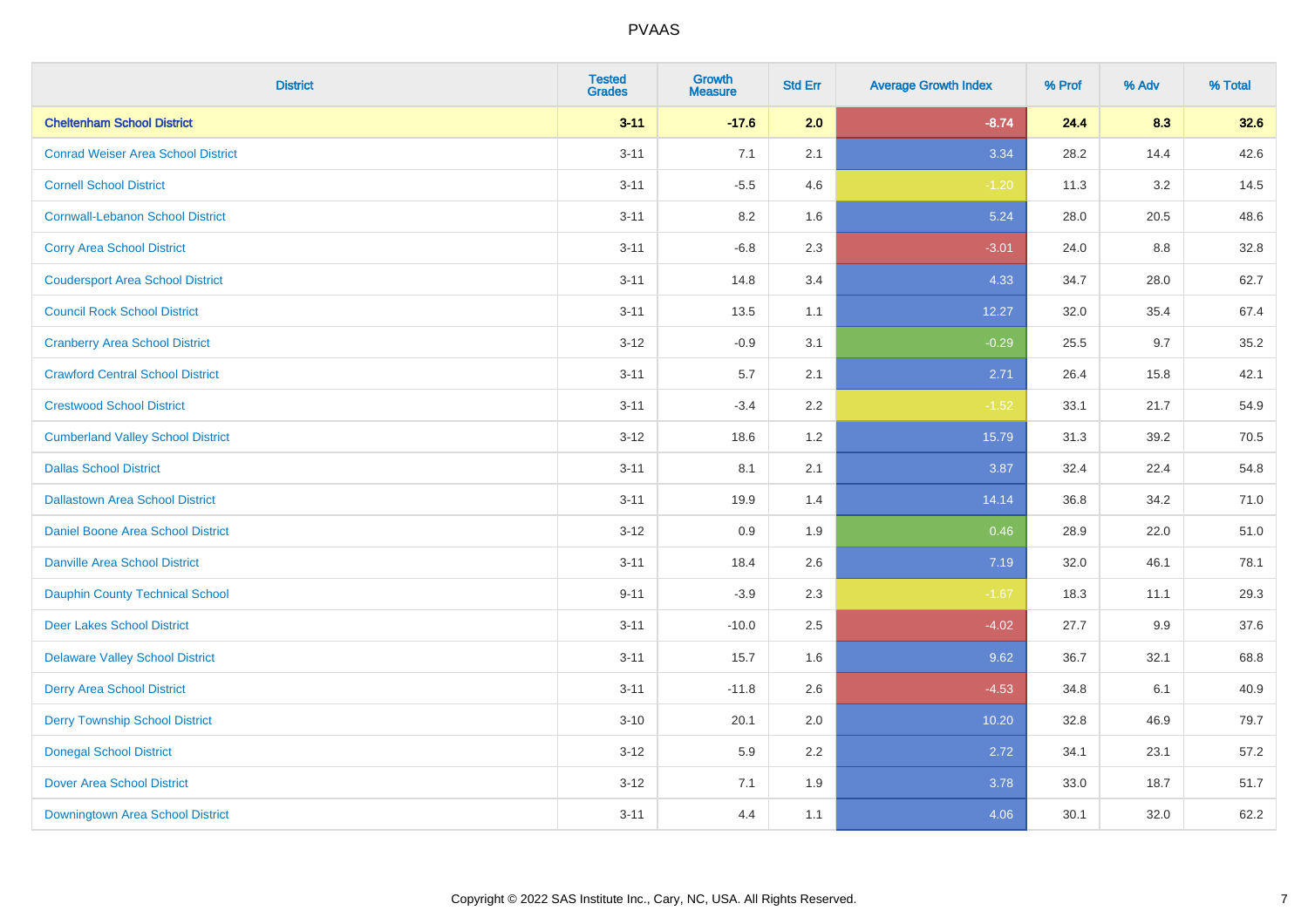| <b>District</b>                                   | <b>Tested</b><br><b>Grades</b> | Growth<br><b>Measure</b> | <b>Std Err</b> | <b>Average Growth Index</b> | % Prof | % Adv | % Total |
|---------------------------------------------------|--------------------------------|--------------------------|----------------|-----------------------------|--------|-------|---------|
| <b>Cheltenham School District</b>                 | $3 - 11$                       | $-17.6$                  | 2.0            | $-8.74$                     | 24.4   | 8.3   | 32.6    |
| Dr Robert Ketterer Charter School Inc             | $6 - 12$                       | 7.1                      | 4.3            | 1.66                        | 7.3    | 1.7   | 9.0     |
| <b>Dubois Area School District</b>                | $3 - 11$                       | $-2.8$                   | 2.0            | $-1.37$                     | 35.5   | 19.0  | 54.6    |
| <b>Dunmore School District</b>                    | $3 - 11$                       | $-12.2$                  | 2.7            | $-4.51$                     | 15.0   | 5.3   | 20.4    |
| <b>East Allegheny School District</b>             | $3 - 11$                       | $-6.4$                   | 3.0            | $-2.11$                     | 21.0   | 7.4   | 28.4    |
| <b>East Lycoming School District</b>              | $3 - 11$                       | $-10.9$                  | 2.1            | $-5.08$                     | 22.5   | 8.2   | 30.8    |
| <b>East Penn School District</b>                  | $3 - 11$                       | 8.9                      | 1.2            | 7.61                        | 32.8   | 26.4  | 59.2    |
| East Pennsboro Area School District               | $3 - 11$                       | 4.8                      | 2.1            | 2.26                        | 36.8   | 16.9  | 53.7    |
| East Stroudsburg Area School District             | $3 - 11$                       | $-4.9$                   | 1.4            | $-3.38$                     | 22.7   | 12.5  | 35.2    |
| <b>Eastern Lancaster County School District</b>   | $3 - 12$                       | 2.9                      | 3.2            | 0.91                        | 35.2   | 36.4  | 71.6    |
| Eastern Lebanon County School District            | $3 - 11$                       | 4.0                      | 2.1            | 1.89                        | 23.5   | 11.5  | 35.0    |
| <b>Eastern York School District</b>               | $3 - 11$                       | $-6.2$                   | 2.3            | $-2.70$                     | 27.8   | 18.5  | 46.4    |
| <b>Easton Area School District</b>                | $3 - 12$                       | 6.3                      | 1.3            | 4.91                        | 24.1   | 13.0  | 37.1    |
| <b>Elizabeth Forward School District</b>          | $3 - 11$                       | $-5.5$                   | 2.5            | $-2.25$                     | 32.2   | 12.8  | 45.0    |
| <b>Elizabethtown Area School District</b>         | $3 - 12$                       | 7.1                      | 1.7            | 4.19                        | 36.4   | 27.6  | 64.0    |
| <b>Elk Lake School District</b>                   | $3 - 11$                       | $-6.1$                   | 2.9            | $-2.12$                     | 26.3   | 11.6  | 37.9    |
| <b>Ellwood City Area School District</b>          | $3 - 11$                       | $-12.5$                  | 3.1            | $-4.00$                     | 26.7   | 8.7   | 35.4    |
| <b>Environmental Charter School At Frick Park</b> | $3-9$                          | $-6.2$                   | 3.7            | $-1.67$                     | 25.9   | 3.4   | 29.3    |
| <b>Ephrata Area School District</b>               | $3 - 11$                       | $6.8\,$                  | 1.7            | 4.08                        | 31.6   | 17.1  | 48.8    |
| <b>Erie City School District</b>                  | $3 - 12$                       | $-4.5$                   | 1.4            | $-3.09$                     | 13.4   | 6.7   | 20.1    |
| Esperanza Academy Charter School                  | $4 - 11$                       | 2.1                      | 2.1            | 1.01                        | 14.2   | 3.6   | 17.8    |
| <b>Esperanza Cyber Charter School</b>             | $3 - 11$                       | 7.1                      | 6.1            | 1.15                        | 8.8    | 2.9   | 11.8    |
| <b>Everett Area School District</b>               | $3 - 11$                       | $-1.1$                   | 3.1            | $-0.34$                     | 34.2   | 13.2  | 47.4    |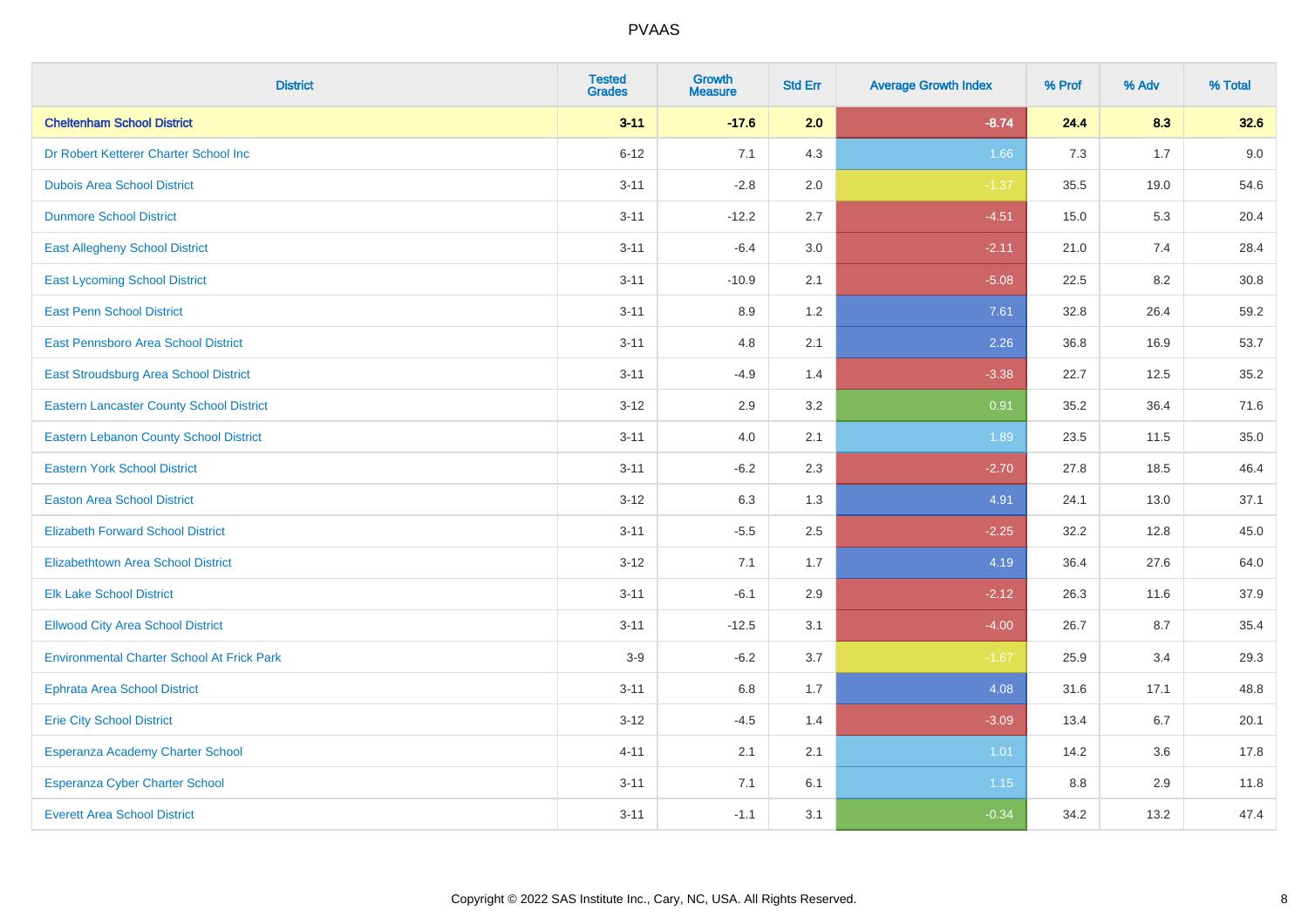| <b>District</b>                                   | <b>Tested</b><br><b>Grades</b> | <b>Growth</b><br><b>Measure</b> | <b>Std Err</b> | <b>Average Growth Index</b> | % Prof | % Adv | % Total |
|---------------------------------------------------|--------------------------------|---------------------------------|----------------|-----------------------------|--------|-------|---------|
| <b>Cheltenham School District</b>                 | $3 - 11$                       | $-17.6$                         | 2.0            | $-8.74$                     | 24.4   | 8.3   | 32.6    |
| <b>Evergreen Community Charter School</b>         | $6 - 11$                       | $-1.1$                          | 4.7            | $-0.23$                     | 34.6   | 26.9  | 61.5    |
| <b>Executive Education Academy Charter School</b> | $3 - 10$                       | $-14.6$                         | 3.0            | $-4.81$                     | 8.5    | 1.2   | 9.8     |
| <b>Exeter Township School District</b>            | $3 - 11$                       | $-1.0$                          | 1.7            | $-0.58$                     | 27.2   | 15.6  | 42.8    |
| <b>Fairfield Area School District</b>             | $3 - 11$                       | $-0.5$                          | 3.6            | $-0.13$                     | 43.9   | 6.1   | 50.0    |
| <b>Fairview School District</b>                   | $3 - 11$                       | 8.3                             | 2.4            | 3.43                        | 41.9   | 34.9  | 76.7    |
| <b>Fannett-Metal School District</b>              | $3 - 11$                       | $-22.3$                         | 4.8            | $-4.65$                     | 16.4   | 6.6   | 23.0    |
| <b>Farrell Area School District</b>               | $3 - 11$                       | $-1.9$                          | 4.2            | $-0.44$                     | 9.3    | 11.6  | 20.9    |
| <b>Ferndale Area School District</b>              | $3 - 10$                       | $-1.1$                          | 4.1            | $-0.27$                     | 21.0   | 7.9   | 29.0    |
| <b>Fleetwood Area School District</b>             | $3 - 10$                       | 10.4                            | 2.0            | 5.19                        | 31.7   | 25.8  | 57.5    |
| <b>Forbes Road School District</b>                | $3 - 11$                       | $-11.5$                         | 4.7            | $-2.43$                     | 23.1   | 10.3  | 33.3    |
| <b>Forest Area School District</b>                | $3 - 11$                       | $-1.8$                          | 4.7            | $-0.37$                     | 18.9   | 15.1  | 34.0    |
| <b>Forest City Regional School District</b>       | $3 - 12$                       | $-1.2$                          | 3.6            | $-0.33$                     | 26.5   | 8.2   | 34.7    |
| <b>Forest Hills School District</b>               | $3 - 11$                       | 1.8                             | 2.5            | 0.71                        | 28.8   | 10.3  | 39.1    |
| <b>Fort Cherry School District</b>                | $3 - 10$                       | $-0.7$                          | 3.1            | $-0.21$                     | 30.6   | 14.1  | 44.7    |
| <b>Fort Leboeuf School District</b>               | $3 - 11$                       | 3.5                             | 2.2            | 1.58                        | 32.0   | 16.8  | 48.8    |
| Fox Chapel Area School District                   | $3 - 11$                       | 17.6                            | 1.9            | 9.47                        | 22.9   | 52.0  | 74.9    |
| <b>Franklin Area School District</b>              | $3 - 11$                       | $-3.7$                          | 2.6            | $-1.43$                     | 30.5   | 5.9   | 36.4    |
| <b>Franklin Regional School District</b>          | $3 - 11$                       | 11.3                            | 1.8            | 6.13                        | 30.0   | 35.0  | 65.0    |
| <b>Frazier School District</b>                    | $3 - 11$                       | $-18.9$                         | 3.4            | $-5.49$                     | 18.3   | 1.4   | 19.7    |
| <b>Freedom Area School District</b>               | $3 - 11$                       | $-6.3$                          | 3.1            | $-2.04$                     | 22.9   | 8.4   | 31.3    |
| <b>Freeport Area School District</b>              | $3 - 10$                       | $-0.2$                          | 2.1            | $-0.10$                     | 37.4   | 29.8  | 67.2    |
| <b>Galeton Area School District</b>               | $3 - 11$                       | 5.4                             | 5.4            | 1.01                        | 33.3   | 22.2  | 55.6    |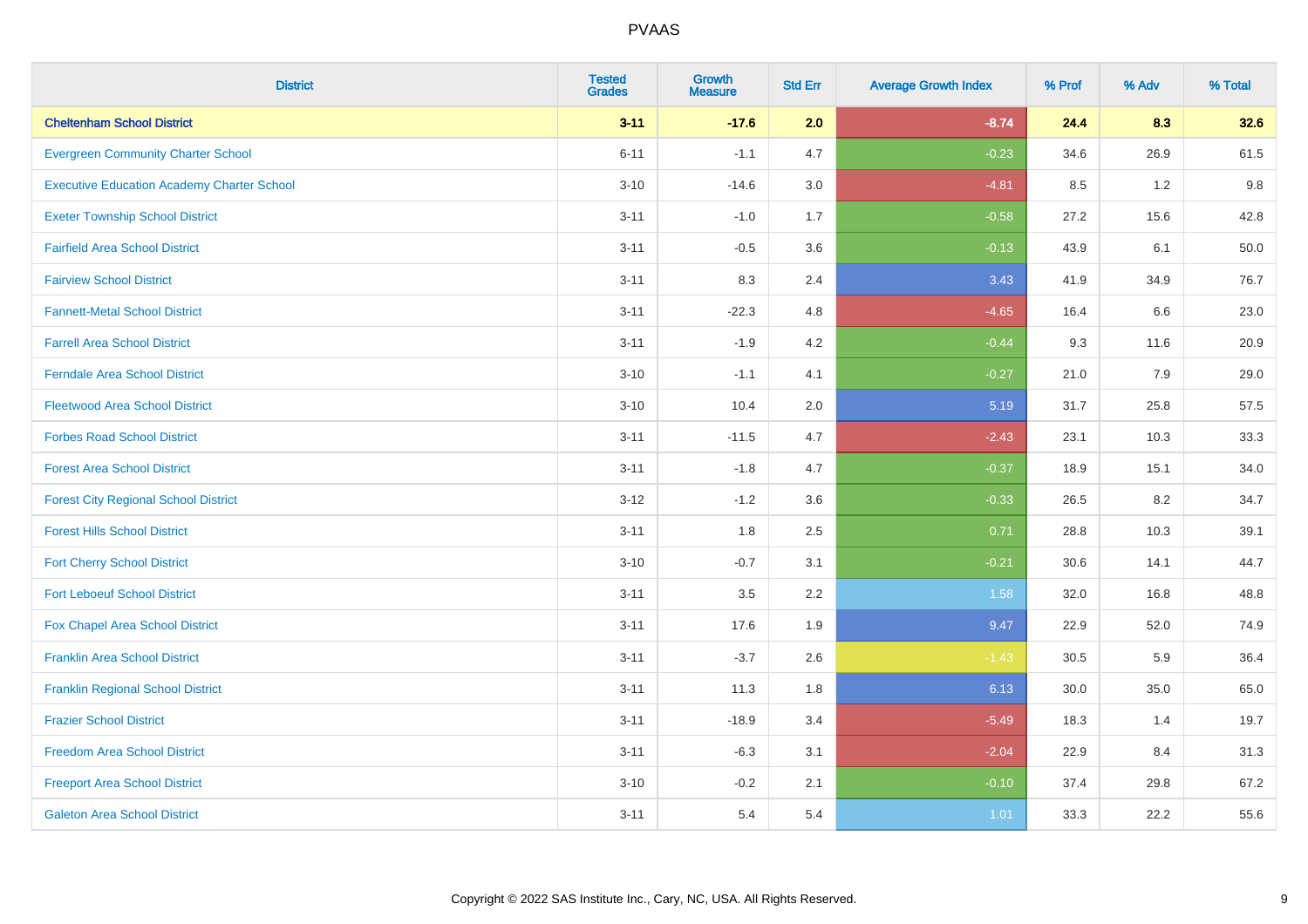| <b>District</b>                               | <b>Tested</b><br><b>Grades</b> | <b>Growth</b><br><b>Measure</b> | <b>Std Err</b> | <b>Average Growth Index</b> | % Prof | % Adv   | % Total |
|-----------------------------------------------|--------------------------------|---------------------------------|----------------|-----------------------------|--------|---------|---------|
| <b>Cheltenham School District</b>             | $3 - 11$                       | $-17.6$                         | 2.0            | $-8.74$                     | 24.4   | 8.3     | 32.6    |
| <b>Garnet Valley School District</b>          | $3 - 10$                       | 0.2                             | 1.7            | 0.13                        | 34.9   | 26.4    | 61.3    |
| <b>Gateway School District</b>                | $3 - 11$                       | 3.1                             | 2.0            | 1.55                        | 35.7   | 18.5    | 54.2    |
| <b>General Mclane School District</b>         | $3 - 11$                       | $-10.7$                         | 2.4            | $-4.40$                     | 34.0   | 15.6    | 49.6    |
| <b>Gettysburg Area School District</b>        | $3 - 11$                       | $-6.0$                          | 2.0            | $-3.02$                     | 28.8   | 19.6    | 48.5    |
| <b>Girard School District</b>                 | $3 - 11$                       | $-12.3$                         | 2.6            | $-4.76$                     | 29.7   | 18.9    | 48.6    |
| <b>Glendale School District</b>               | $3 - 10$                       | 7.9                             | 3.5            | 2.25                        | 42.6   | 9.3     | 51.8    |
| <b>Governor Mifflin School District</b>       | $3 - 11$                       | $-4.4$                          | 1.6            | $-2.69$                     | 30.3   | 7.7     | 38.0    |
| <b>Great Valley School District</b>           | $3 - 11$                       | 5.4                             | 2.0            | 2.77                        | 33.8   | 33.5    | 67.3    |
| <b>Greater Johnstown School District</b>      | $3 - 11$                       | $-3.5$                          | 2.4            | $-1.45$                     | 10.3   | 1.3     | 11.5    |
| <b>Greater Latrobe School District</b>        | $3 - 11$                       | $-14.1$                         | 2.0            | $-7.14$                     | 41.0   | 12.6    | 53.6    |
| <b>Greater Nanticoke Area School District</b> | $3 - 12$                       | $-6.8$                          | 2.6            | $-2.58$                     | 15.2   | 8.9     | 24.1    |
| <b>Greencastle-Antrim School District</b>     | $3 - 11$                       | $-0.3$                          | 2.0            | $-0.14$                     | 30.9   | 22.2    | 53.1    |
| <b>Greensburg Salem School District</b>       | $3 - 11$                       | $-6.9$                          | 2.2            | $-3.06$                     | 30.3   | 13.3    | 43.6    |
| <b>Greenville Area School District</b>        | $3 - 11$                       | $-13.2$                         | 3.0            | $-4.45$                     | 32.1   | 4.6     | 36.7    |
| <b>Greenwood School District</b>              | $3 - 11$                       | 11.3                            | 3.6            | 3.14                        | 31.2   | 32.8    | 63.9    |
| <b>Grove City Area School District</b>        | $3-12$                         | $-8.8$                          | 2.3            | $-3.89$                     | 25.6   | 16.4    | 42.0    |
| <b>Halifax Area School District</b>           | $3 - 11$                       | 5.8                             | 3.5            | 1.64                        | 32.1   | 18.9    | 50.9    |
| <b>Hamburg Area School District</b>           | $3 - 11$                       | 0.6                             | 2.4            | 0.25                        | 28.0   | 15.5    | 43.6    |
| <b>Hampton Township School District</b>       | $3 - 11$                       | 7.4                             | 2.0            | 3.79                        | 37.9   | 39.2    | 77.0    |
| <b>Hanover Area School District</b>           | $3 - 11$                       | $-14.7$                         | 4.7            | $-3.13$                     | 12.1   | $3.0\,$ | 15.2    |
| <b>Hanover Public School District</b>         | $3 - 11$                       | $-12.4$                         | 2.7            | $-4.50$                     | 22.7   | $6.2\,$ | 28.9    |
| <b>Harbor Creek School District</b>           | $3 - 11$                       | 13.4                            | 2.3            | 5.80                        | 34.5   | 40.7    | 75.2    |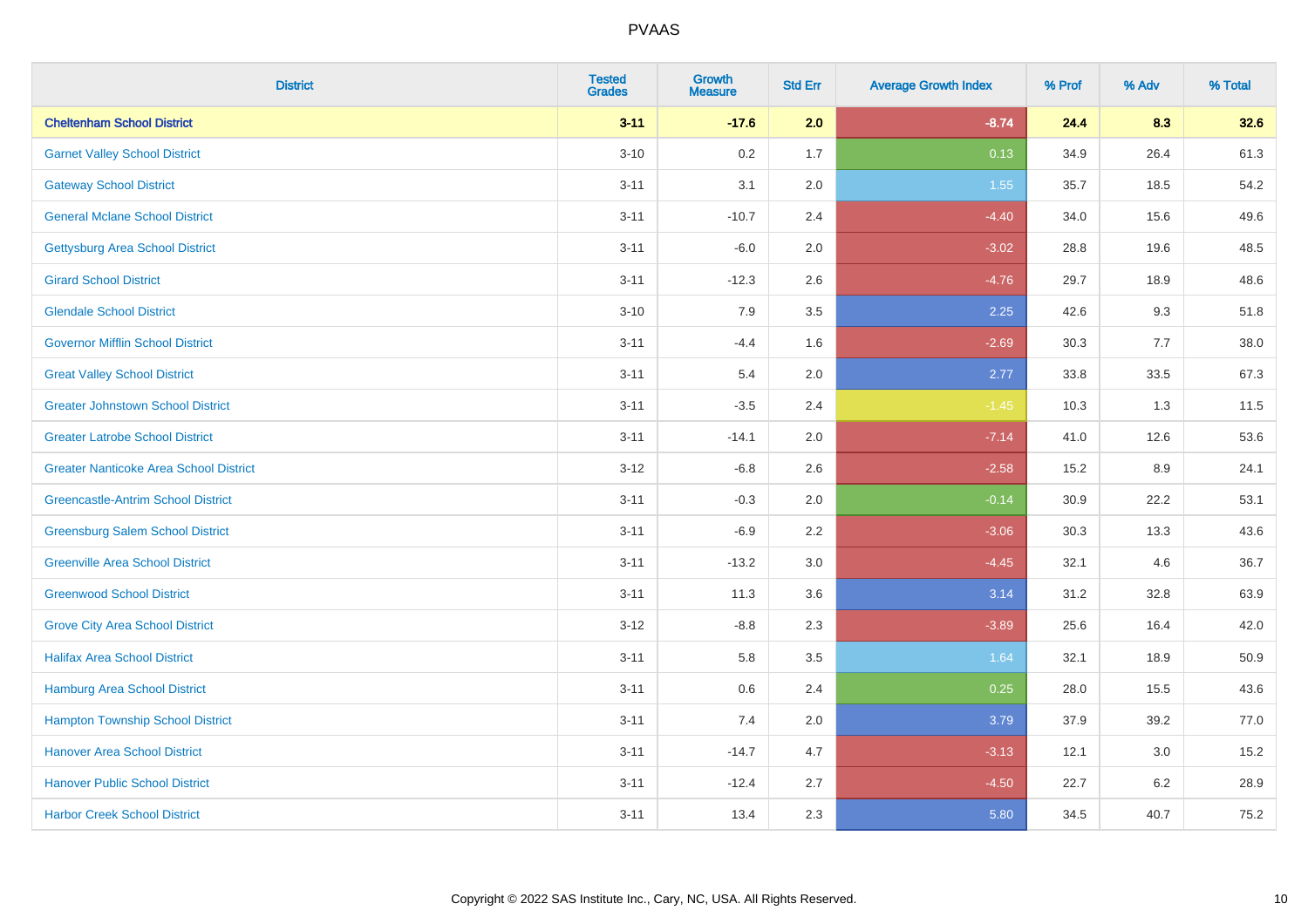| <b>District</b>                               | <b>Tested</b><br><b>Grades</b> | Growth<br><b>Measure</b> | <b>Std Err</b> | <b>Average Growth Index</b> | % Prof | % Adv | % Total |
|-----------------------------------------------|--------------------------------|--------------------------|----------------|-----------------------------|--------|-------|---------|
| <b>Cheltenham School District</b>             | $3 - 11$                       | $-17.6$                  | 2.0            | $-8.74$                     | 24.4   | 8.3   | 32.6    |
| Harmony Area School District                  | $3 - 10$                       | $-5.7$                   | 5.0            | $-1.13$                     | 33.3   | 0.0   | 33.3    |
| <b>Harrisburg City School District</b>        | $3 - 11$                       | $-0.2$                   | 2.0            | $-0.11$                     | 6.0    | 2.0   | 8.0     |
| Hatboro-Horsham School District               | $3 - 11$                       | $-2.7$                   | 1.6            | $-1.65$                     | 27.9   | 17.9  | 45.8    |
| <b>Haverford Township School District</b>     | $3 - 11$                       | 1.4                      | 1.4            | 1.05                        | 36.7   | 26.3  | 63.0    |
| <b>Hazleton Area School District</b>          | $3 - 11$                       | 6.0                      | 1.6            | 3.85                        | 20.5   | 9.0   | 29.5    |
| <b>Hempfield Area School District</b>         | $3 - 12$                       | $-10.2$                  | 1.6            | $-6.37$                     | 28.1   | 19.2  | 47.3    |
| <b>Hempfield School District</b>              | $3 - 11$                       | 13.4                     | 1.3            | 10.53                       | 29.9   | 36.8  | 66.7    |
| <b>Hermitage School District</b>              | $3 - 12$                       | 14.0                     | 2.5            | 5.59                        | 34.0   | 27.0  | 61.0    |
| <b>Highlands School District</b>              | $3 - 11$                       | $-1.3$                   | 2.3            | $-0.55$                     | 32.6   | 10.5  | 43.0    |
| <b>Hollidaysburg Area School District</b>     | $3 - 11$                       | $-2.7$                   | 1.6            | $-1.64$                     | 32.6   | 15.2  | 47.8    |
| <b>Homer-Center School District</b>           | $3 - 11$                       | 8.8                      | 3.5            | 2.53                        | 38.0   | 17.7  | 55.8    |
| Hope For Hyndman Charter School               | $3 - 11$                       | 5.1                      | 5.8            | 0.88                        | 14.3   | 7.1   | 21.4    |
| <b>Hopewell Area School District</b>          | $3 - 11$                       | $0.8\,$                  | 2.6            | 0.31                        | 34.5   | 12.4  | 46.9    |
| Huntingdon Area School District               | $3 - 11$                       | 5.8                      | 2.6            | 2.28                        | 27.8   | 17.4  | 45.2    |
| Imhotep Institute Charter High School         | $9 - 11$                       | $-17.6$                  | 5.8            | $-3.03$                     | 15.4   | 0.0   | 15.4    |
| Indiana Area School District                  | $3 - 11$                       | 12.0                     | 2.0            | 5.98                        | 30.0   | 30.4  | 60.3    |
| <b>Innovative Arts Academy Charter School</b> | $6 - 11$                       | $-7.2$                   | 2.5            | $-2.83$                     | 2.0    | 0.0   | 2.0     |
| Insight PA Cyber Charter School               | $3 - 11$                       | $-9.4$                   | 5.8            | $-1.62$                     | 25.6   | 4.6   | 30.2    |
| <b>Interboro School District</b>              | $3 - 12$                       | $-8.4$                   | 2.0            | $-4.27$                     | 27.6   | 6.4   | 34.1    |
| <b>Iroquois School District</b>               | $3 - 11$                       | 13.6                     | 2.8            | 4.83                        | 33.3   | 16.0  | 49.4    |
| <b>Jamestown Area School District</b>         | $3 - 11$                       | $-9.5$                   | 4.1            | $-2.33$                     | 41.5   | 4.9   | 46.3    |
| Jeannette City School District                | $3 - 11$                       | $-0.7$                   | 3.4            | $-0.20$                     | 26.8   | 4.1   | 30.9    |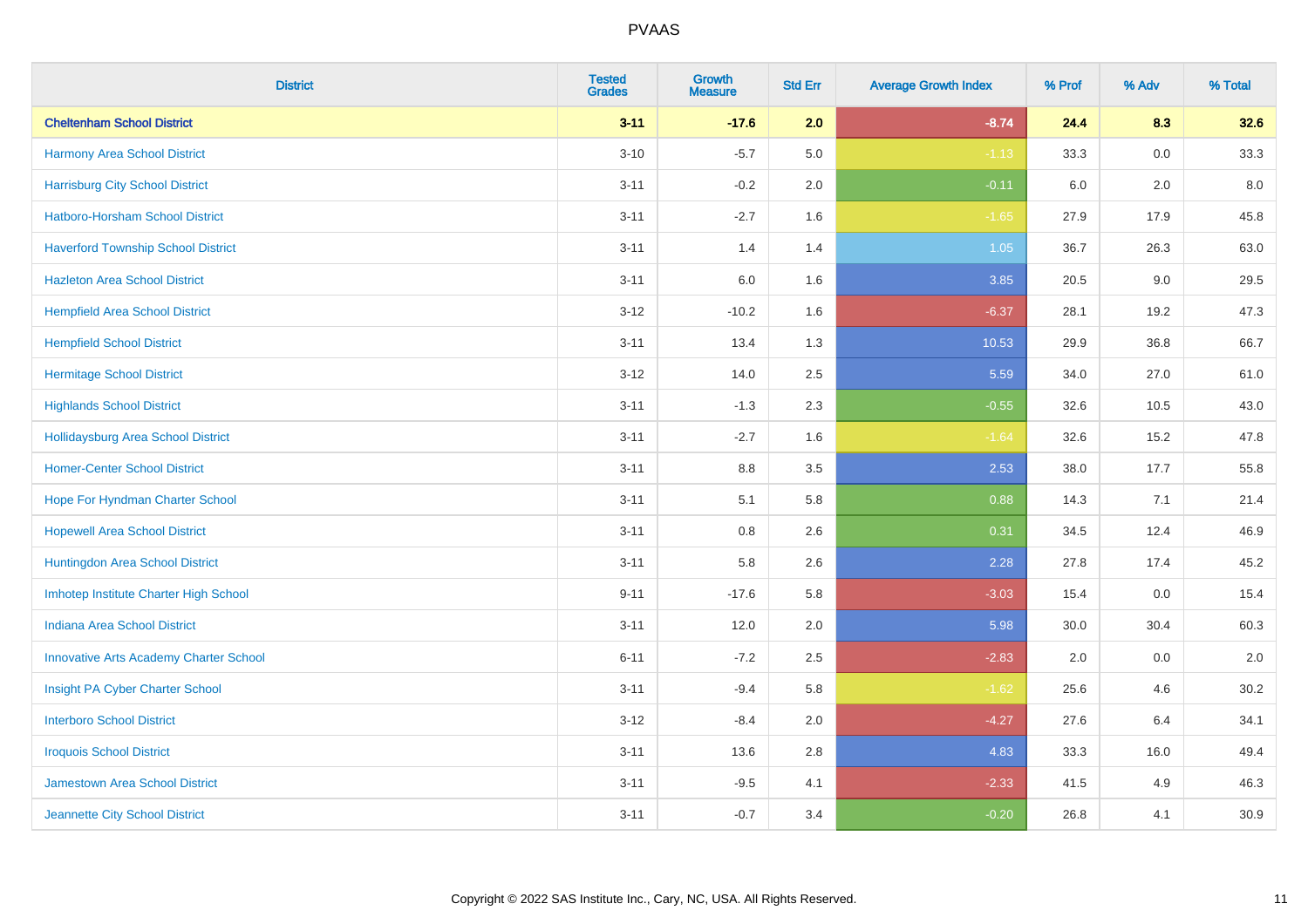| <b>District</b>                                 | <b>Tested</b><br><b>Grades</b> | <b>Growth</b><br><b>Measure</b> | <b>Std Err</b> | <b>Average Growth Index</b> | % Prof | % Adv | % Total |
|-------------------------------------------------|--------------------------------|---------------------------------|----------------|-----------------------------|--------|-------|---------|
| <b>Cheltenham School District</b>               | $3 - 11$                       | $-17.6$                         | 2.0            | $-8.74$                     | 24.4   | 8.3   | 32.6    |
| Jefferson County-Dubois AVTS                    | $9 - 11$                       | $-11.7$                         | 3.1            | $-3.72$                     | 17.6   | 2.8   | 20.4    |
| Jefferson-Morgan School District                | $3 - 10$                       | $-12.0$                         | 3.9            | $-3.09$                     | 28.6   | 6.1   | 34.7    |
| <b>Jenkintown School District</b>               | $3 - 11$                       | $-7.9$                          | 4.1            | $-1.92$                     | 34.1   | 27.3  | 61.4    |
| <b>Jersey Shore Area School District</b>        | $3 - 11$                       | 0.7                             | 2.5            | 0.27                        | 39.3   | 13.6  | 52.9    |
| Jim Thorpe Area School District                 | $3 - 11$                       | $-10.9$                         | 2.4            | $-4.48$                     | 19.5   | 6.0   | 25.5    |
| Johnsonburg Area School District                | $3 - 11$                       | 5.0                             | 3.9            | 1.27                        | 35.5   | 11.8  | 47.4    |
| <b>Juniata County School District</b>           | $3 - 12$                       | 7.7                             | 2.0            | 3.81                        | 22.9   | 18.9  | 41.8    |
| Juniata Valley School District                  | $3 - 11$                       | 1.6                             | 3.2            | 0.51                        | 23.1   | 9.4   | 32.5    |
| <b>Kane Area School District</b>                | $3 - 10$                       | 8.8                             | 2.9            | 3.07                        | 31.4   | 19.8  | 51.2    |
| Karns City Area School District                 | $3 - 11$                       | $-7.2$                          | 2.6            | $-2.71$                     | 26.4   | 20.8  | 47.2    |
| <b>Kennett Consolidated School District</b>     | $3 - 11$                       | $-10.4$                         | 1.7            | $-6.27$                     | 28.7   | 14.0  | 42.7    |
| <b>Keystone Central School District</b>         | $3 - 11$                       | 3.6                             | 1.8            | 2.04                        | 27.1   | 14.6  | 41.8    |
| <b>Keystone Education Center Charter School</b> | $3 - 12$                       | $-6.5$                          | 5.1            | $-1.28$                     | 0.0    | 0.0   | 0.0     |
| <b>Keystone Oaks School District</b>            | $3 - 11$                       | $-7.2$                          | 2.3            | $-3.14$                     | 30.0   | 11.1  | 41.0    |
| <b>Keystone School District</b>                 | $3 - 11$                       | 7.8                             | 5.7            | 1.37                        | 35.0   | 45.0  | 80.0    |
| <b>KIPP Dubois Charter School</b>               | $9 - 10$                       | $-3.0$                          | 3.1            | $-0.95$                     | 10.0   | 0.0   | 10.0    |
| <b>Kiski Area School District</b>               | $3 - 11$                       | $-4.0$                          | 2.0            | $-1.99$                     | 23.1   | 18.2  | 41.3    |
| <b>Kutztown Area School District</b>            | $3 - 12$                       | 9.3                             | 2.8            | 3.34                        | 38.5   | 14.6  | 53.2    |
| La Academia Partnership Charter School          | $6 - 11$                       | $-15.5$                         | 5.7            | $-2.70$                     | 2.3    | 0.0   | 2.3     |
| Lackawanna Trail School District                | $3 - 10$                       | $-11.0$                         | 3.3            | $-3.35$                     | 13.1   | 18.0  | 31.2    |
| <b>Lakeland School District</b>                 | $3 - 11$                       | 13.3                            | 2.8            | 4.80                        | 22.2   | 21.2  | 43.4    |
| Lake-Lehman School District                     | $3 - 11$                       | 14.9                            | 2.8            | 5.34                        | 25.8   | 22.5  | 48.3    |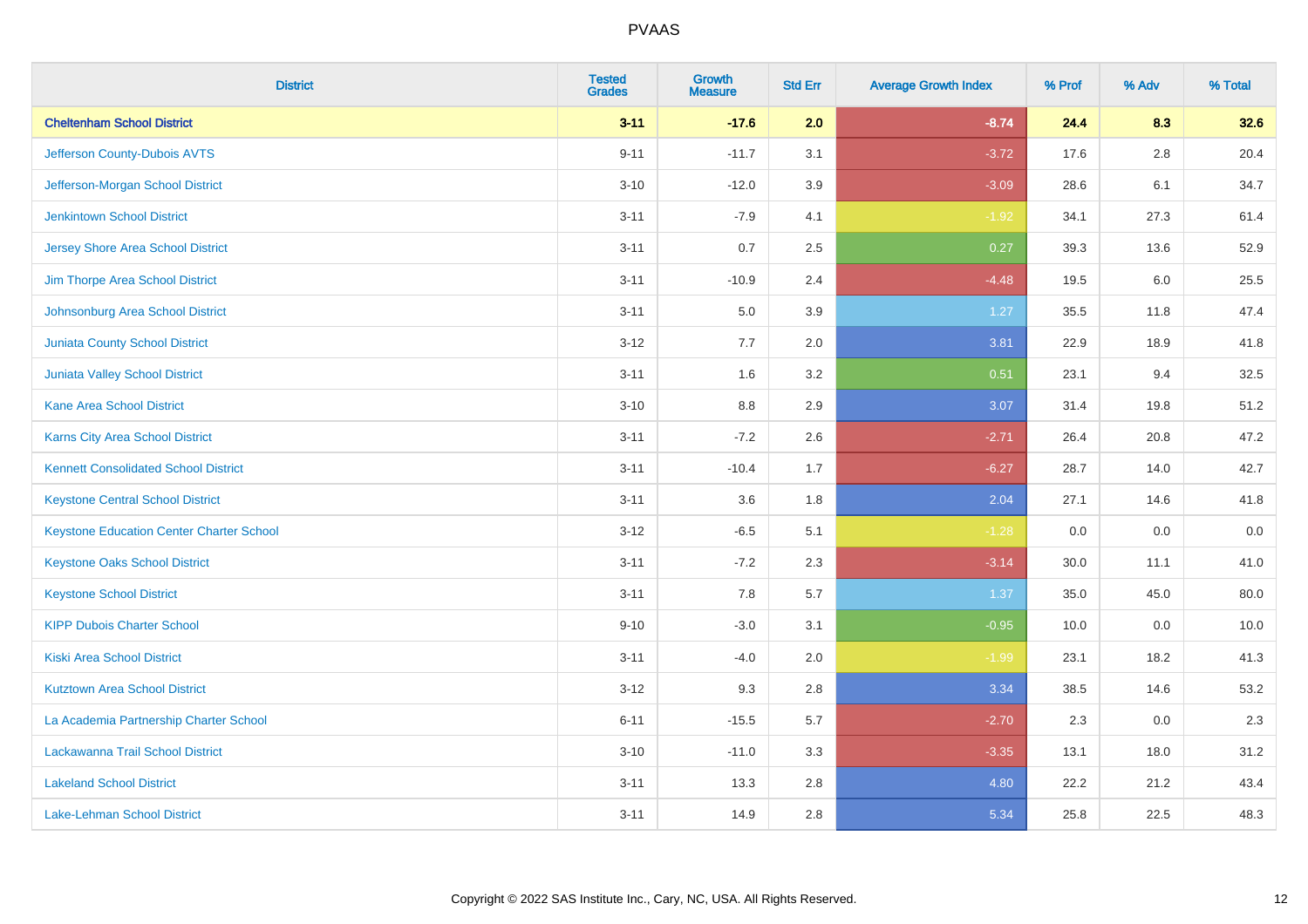| <b>District</b>                                    | <b>Tested</b><br><b>Grades</b> | <b>Growth</b><br><b>Measure</b> | <b>Std Err</b> | <b>Average Growth Index</b> | % Prof | % Adv   | % Total |
|----------------------------------------------------|--------------------------------|---------------------------------|----------------|-----------------------------|--------|---------|---------|
| <b>Cheltenham School District</b>                  | $3 - 11$                       | $-17.6$                         | 2.0            | $-8.74$                     | 24.4   | 8.3     | 32.6    |
| <b>Lakeview School District</b>                    | $3 - 11$                       | $-1.9$                          | 3.5            | $-0.53$                     | 41.5   | 12.3    | 53.8    |
| Lampeter-Strasburg School District                 | $3 - 12$                       | 11.0                            | 1.9            | 5.69                        | 35.4   | 32.3    | 67.7    |
| <b>Lancaster School District</b>                   | $3 - 12$                       | $-10.0$                         | 1.4            | $-7.22$                     | 9.0    | 3.9     | 12.8    |
| <b>Laurel Highlands School District</b>            | $3 - 11$                       | $-3.8$                          | 2.3            | $-1.63$                     | 20.9   | 14.6    | 35.4    |
| <b>Laurel School District</b>                      | $3 - 11$                       | 13.0                            | 3.1            | 4.19                        | 30.3   | 15.7    | 46.1    |
| <b>Lawrence County CTC</b>                         | $10 - 11$                      | $-9.8$                          | 3.7            | $-2.68$                     | 7.3    | $0.0\,$ | $7.3$   |
| <b>Lebanon School District</b>                     | $3 - 11$                       | $-1.2$                          | 1.9            | $-0.63$                     | 15.2   | 6.4     | 21.6    |
| Leechburg Area School District                     | $3 - 11$                       | 7.0                             | 3.9            | 1.79                        | 37.7   | 4.9     | 42.6    |
| <b>Lehigh Career &amp; Technical Institute</b>     | $10 - 12$                      | $-0.7$                          | 6.3            | $-0.11$                     | 36.4   | 4.6     | 40.9    |
| Lehigh Valley Academy Regional Charter School      | $3 - 11$                       | $-5.9$                          | 3.0            | $-1.98$                     | 20.0   | 7.7     | 27.7    |
| Lehigh Valley Charter High School For The Arts     | $9 - 10$                       | $-11.8$                         | 2.5            | $-4.76$                     | 28.9   | 5.7     | 34.6    |
| <b>Lehighton Area School District</b>              | $3 - 11$                       | 11.4                            | 2.4            | 4.84                        | 30.5   | 24.9    | 55.3    |
| <b>Lewisburg Area School District</b>              | $3 - 11$                       | 1.7                             | 2.4            | 0.72                        | 35.9   | 35.9    | 71.8    |
| <b>Ligonier Valley School District</b>             | $3 - 11$                       | $-10.8$                         | 3.1            | $-3.43$                     | 34.1   | 5.8     | 39.9    |
| Lincoln Leadership Academy Charter School          | $3 - 12$                       | $-7.4$                          | 3.7            | $-1.99$                     | 6.4    | 2.1     | 8.5     |
| <b>Lincoln Park Performing Arts Charter School</b> | $7 - 11$                       | $-14.9$                         | 2.7            | $-5.45$                     | 39.3   | 8.9     | 48.2    |
| <b>Line Mountain School District</b>               | $3 - 11$                       | 11.7                            | 3.9            | 3.01                        | 40.4   | 42.3    | 82.7    |
| <b>Littlestown Area School District</b>            | $3 - 11$                       | 28.7                            | 2.4            | 11.83                       | 38.4   | 29.3    | 67.7    |
| <b>Lower Dauphin School District</b>               | $3 - 11$                       | 5.3                             | 1.8            | 3.03                        | 30.6   | 26.8    | 57.5    |
| <b>Lower Merion School District</b>                | $3 - 11$                       | 18.9                            | 1.2            | 15.42                       | 29.4   | 48.6    | 78.0    |
| <b>Lower Moreland Township School District</b>     | $3 - 11$                       | 8.7                             | 2.0            | 4.35                        | 38.2   | 33.2    | 71.4    |
| <b>Loyalsock Township School District</b>          | $3 - 12$                       | 26.7                            | 2.7            | 9.92                        | 36.8   | 35.1    | 71.9    |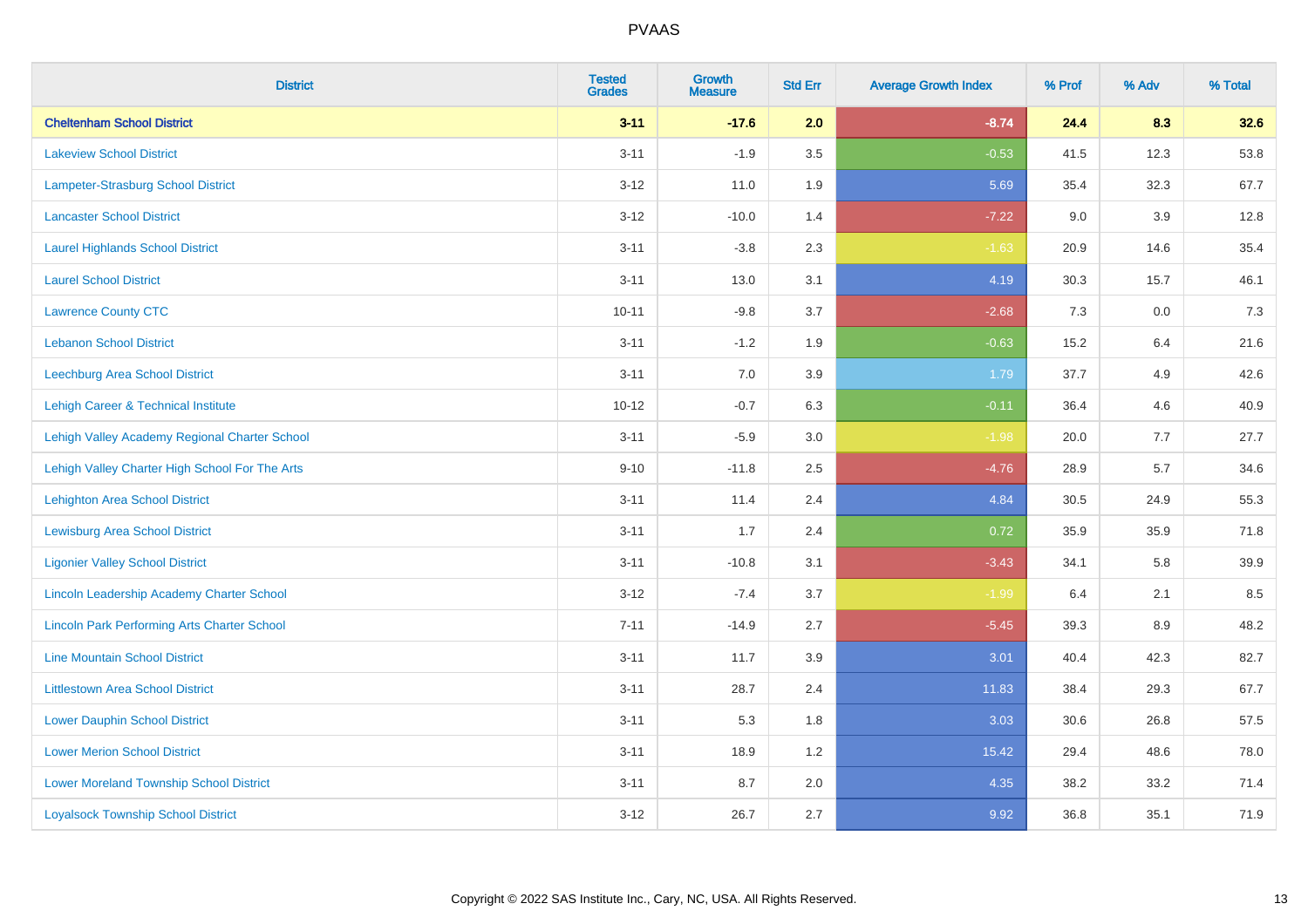| <b>District</b>                                | <b>Tested</b><br><b>Grades</b> | Growth<br><b>Measure</b> | <b>Std Err</b> | <b>Average Growth Index</b> | % Prof | % Adv | % Total |
|------------------------------------------------|--------------------------------|--------------------------|----------------|-----------------------------|--------|-------|---------|
| <b>Cheltenham School District</b>              | $3 - 11$                       | $-17.6$                  | 2.0            | $-8.74$                     | 24.4   | 8.3   | 32.6    |
| <b>Mahanoy Area School District</b>            | $3 - 10$                       | $-3.4$                   | 3.1            | $-1.07$                     | 21.4   | 8.6   | 30.0    |
| <b>Manheim Central School District</b>         | $3 - 11$                       | 12.8                     | 2.0            | 6.52                        | 27.8   | 35.4  | 63.2    |
| <b>Manheim Township School District</b>        | $3 - 12$                       | 10.9                     | 1.5            | 7.51                        | 30.9   | 31.0  | 61.9    |
| <b>Marion Center Area School District</b>      | $3 - 10$                       | 0.8                      | 2.9            | 0.27                        | 23.3   | 11.1  | 34.4    |
| Maritime Academy Charter School                | $3 - 10$                       | 13.2                     | 3.1            | 4.29                        | 24.0   | 1.3   | 25.3    |
| <b>Marple Newtown School District</b>          | $3 - 11$                       | 20.6                     | 2.3            | 8.95                        | 31.1   | 42.7  | 73.8    |
| <b>Mars Area School District</b>               | $3 - 10$                       | 6.6                      | 1.9            | 3.45                        | 36.7   | 32.4  | 69.1    |
| <b>MaST Community Charter School</b>           | $3 - 10$                       | $-0.9$                   | 2.5            | $-0.34$                     | 25.0   | 21.6  | 46.6    |
| <b>MaST Community Charter School II</b>        | $3 - 10$                       | 1.4                      | 3.0            | 0.45                        | 16.1   | 4.6   | 20.7    |
| Mastery Charter High School-Lenfest Campus     | $7 - 11$                       | $-1.8$                   | 5.8            | $-0.30$                     | 26.3   | 0.0   | 26.3    |
| <b>Mastery Charter School - Gratz Campus</b>   | $7 - 10$                       | $-9.5$                   | 4.6            | $-2.09$                     | 0.0    | 3.4   | 3.4     |
| <b>Mastery Charter School - Hardy Williams</b> | $3 - 11$                       | 6.6                      | 3.0            | 2.21                        | 24.7   | 1.2   | 25.9    |
| <b>Mastery Charter School - Pickett Campus</b> | $6 - 10$                       | 2.7                      | 4.2            | 0.65                        | 20.6   | 0.0   | 20.6    |
| Mastery Charter School - Shoemaker Campus      | $7 - 10$                       | $-2.3$                   | 2.8            | $-0.81$                     | 10.1   | 3.7   | 13.8    |
| <b>Mastery Charter School - Thomas Campus</b>  | $3 - 10$                       | 7.9                      | 5.7            | 1.39                        | 12.5   | 0.0   | 12.5    |
| <b>Mcguffey School District</b>                | $3 - 11$                       | $-12.1$                  | 3.0            | $-4.06$                     | 12.8   | 5.9   | 18.6    |
| <b>Mckeesport Area School District</b>         | $3 - 12$                       | 4.6                      | 2.2            | 2.14                        | 21.1   | 4.4   | 25.5    |
| Mechanicsburg Area School District             | $3 - 11$                       | $-5.7$                   | 1.6            | $-3.48$                     | 35.1   | 16.0  | 51.2    |
| <b>Mercer Area School District</b>             | $3 - 11$                       | 2.2                      | 3.1            | 0.70                        | 24.4   | 11.8  | 36.2    |
| <b>Methacton School District</b>               | $3 - 11$                       | 11.0                     | 1.6            | 6.94                        | 36.0   | 33.6  | 69.6    |
| Meyersdale Area School District                | $3 - 11$                       | $-16.1$                  | 3.3            | $-4.94$                     | 20.3   | 5.8   | 26.1    |
| <b>Mid Valley School District</b>              | $3 - 10$                       | $-11.1$                  | 2.7            | $-4.07$                     | 28.3   | 8.1   | 36.4    |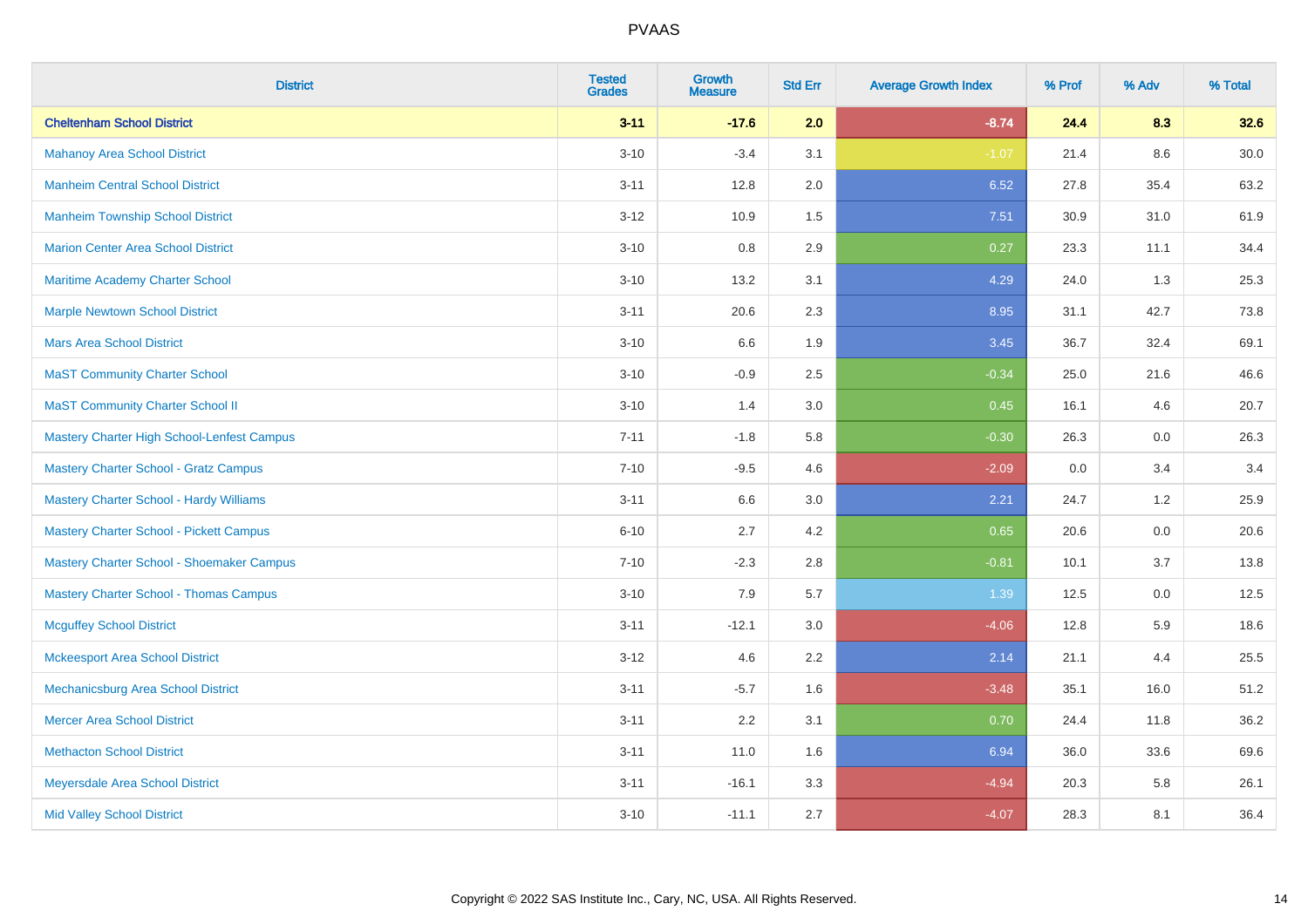| <b>District</b>                            | <b>Tested</b><br><b>Grades</b> | <b>Growth</b><br><b>Measure</b> | <b>Std Err</b> | <b>Average Growth Index</b> | % Prof | % Adv   | % Total |
|--------------------------------------------|--------------------------------|---------------------------------|----------------|-----------------------------|--------|---------|---------|
| <b>Cheltenham School District</b>          | $3 - 11$                       | $-17.6$                         | 2.0            | $-8.74$                     | 24.4   | 8.3     | 32.6    |
| <b>Middletown Area School District</b>     | $3 - 11$                       | $-3.4$                          | 2.4            | $-1.44$                     | 34.3   | 15.2    | 49.4    |
| <b>Midd-West School District</b>           | $3 - 11$                       | 3.6                             | 2.6            | 1.42                        | 28.6   | 25.0    | 53.6    |
| <b>Mifflin County School District</b>      | $3 - 11$                       | 12.3                            | 1.6            | 7.69                        | 35.1   | 15.1    | 50.3    |
| Mifflinburg Area School District           | $3 - 11$                       | $-6.0$                          | 2.1            | $-2.87$                     | 32.7   | 13.3    | 46.0    |
| <b>Millcreek Township School District</b>  | $3 - 11$                       | 9.1                             | 1.4            | 6.61                        | 34.5   | 30.1    | 64.6    |
| Millersburg Area School District           | $3 - 11$                       | $-6.6$                          | 3.4            | $-1.92$                     | 24.1   | 10.3    | 34.5    |
| <b>Millville Area School District</b>      | $3 - 12$                       | $-5.6$                          | 4.4            | $-1.26$                     | 31.4   | 11.4    | 42.9    |
| <b>Milton Area School District</b>         | $3 - 11$                       | $-10.1$                         | 2.5            | $-4.04$                     | 23.0   | 11.3    | 34.2    |
| <b>Minersville Area School District</b>    | $3 - 11$                       | $-2.9$                          | 3.4            | $-0.86$                     | 27.4   | 9.7     | 37.1    |
| <b>Mohawk Area School District</b>         | $3 - 11$                       | $-10.5$                         | 2.8            | $-3.75$                     | 35.1   | 10.6    | 45.7    |
| <b>Monessen City School District</b>       | $3 - 10$                       | $-3.9$                          | 5.6            | $-0.69$                     | 21.0   | 10.5    | 31.6    |
| <b>Moniteau School District</b>            | $3 - 11$                       | $-11.8$                         | 2.9            | $-4.07$                     | 22.6   | $5.0\,$ | 27.6    |
| <b>Montgomery Area School District</b>     | $3 - 11$                       | $-5.8$                          | 3.2            | $-1.83$                     | 25.0   | 11.5    | 36.5    |
| <b>Montour School District</b>             | $3 - 11$                       | $-6.1$                          | 2.1            | $-2.95$                     | 31.8   | 23.6    | 55.3    |
| <b>Montoursville Area School District</b>  | $3 - 12$                       | $-8.4$                          | 2.6            | $-3.17$                     | 38.8   | 18.2    | 57.0    |
| <b>Montrose Area School District</b>       | $3 - 10$                       | 12.3                            | 2.8            | 4.41                        | 37.8   | 28.9    | 66.7    |
| <b>Moon Area School District</b>           | $3 - 11$                       | 1.5                             | 1.8            | 0.86                        | 34.5   | 25.5    | 60.0    |
| Morrisville Borough School District        | $3 - 11$                       | $-13.1$                         | 3.7            | $-3.52$                     | 4.9    | 1.6     | 6.6     |
| <b>Moshannon Valley School District</b>    | $3 - 10$                       | $-5.1$                          | 4.6            | $-1.12$                     | 25.0   | 12.5    | 37.5    |
| <b>Mount Carmel Area School District</b>   | $3 - 11$                       | $-7.9$                          | 2.3            | $-3.38$                     | 18.2   | 4.4     | 22.6    |
| <b>Mount Pleasant Area School District</b> | $3 - 11$                       | $-5.4$                          | 2.3            | $-2.37$                     | 33.3   | 8.7     | 42.0    |
| <b>Mount Union Area School District</b>    | $3 - 10$                       | $-2.5$                          | 2.8            | $-0.89$                     | 19.8   | 5.8     | 25.6    |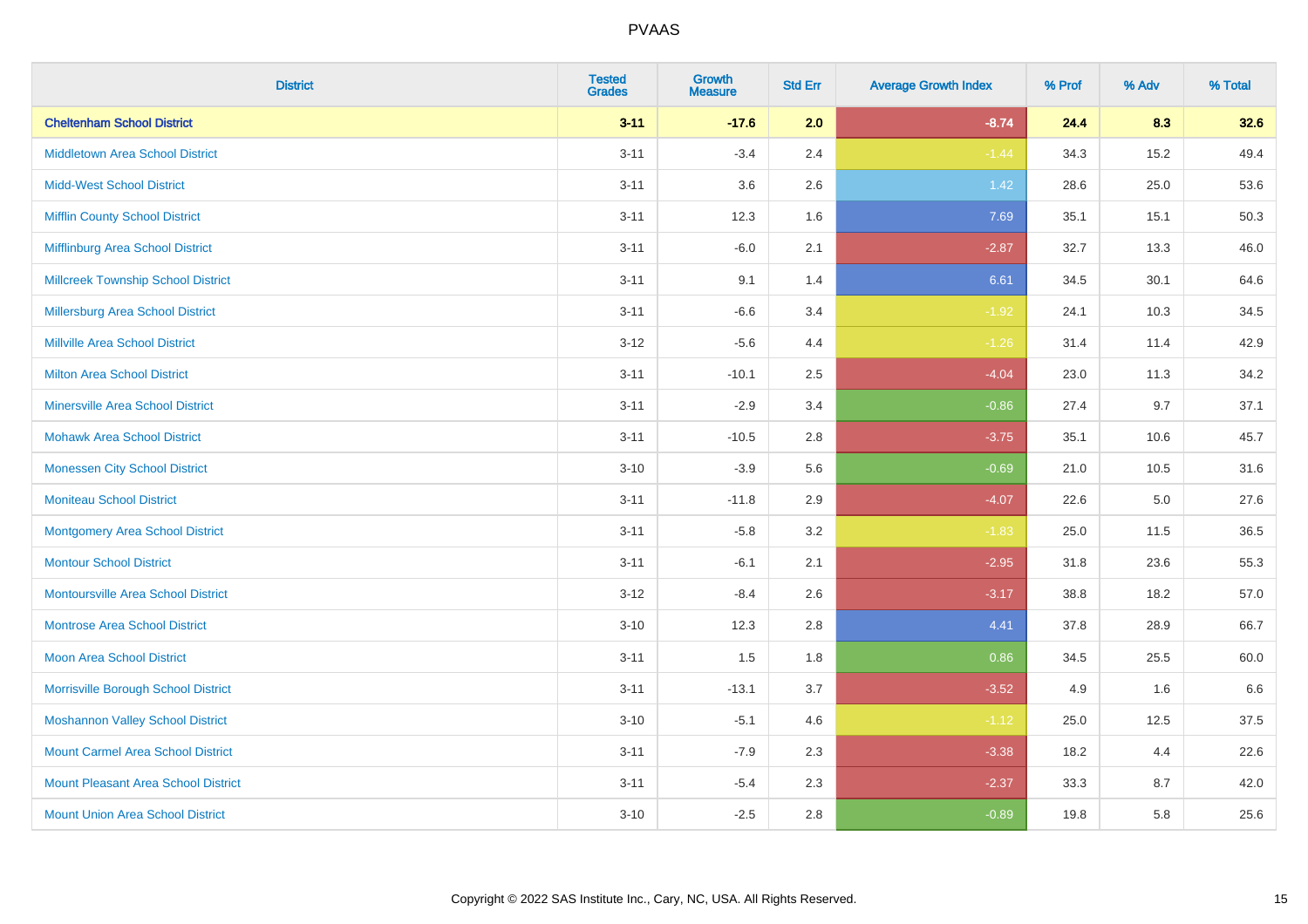| <b>District</b>                             | <b>Tested</b><br><b>Grades</b> | <b>Growth</b><br><b>Measure</b> | <b>Std Err</b> | <b>Average Growth Index</b> | % Prof | % Adv | % Total |
|---------------------------------------------|--------------------------------|---------------------------------|----------------|-----------------------------|--------|-------|---------|
| <b>Cheltenham School District</b>           | $3 - 11$                       | $-17.6$                         | 2.0            | $-8.74$                     | 24.4   | 8.3   | 32.6    |
| <b>Mountain View School District</b>        | $3 - 11$                       | 24.2                            | 3.4            | 7.20                        | 45.8   | 37.3  | 83.0    |
| Mt Lebanon School District                  | $3 - 11$                       | 2.4                             | 1.3            | 1.79                        | 39.3   | 37.4  | 76.8    |
| <b>Muhlenberg School District</b>           | $3 - 10$                       | $-17.8$                         | 1.9            | $-9.34$                     | 12.4   | 4.6   | 17.0    |
| <b>Multicultural Academy Charter School</b> | $9 - 11$                       | 6.0                             | 3.4            | 1.77                        | 12.3   | 0.0   | 12.3    |
| <b>Muncy School District</b>                | $3 - 11$                       | 6.9                             | 3.3            | 2.12                        | 37.6   | 18.8  | 56.4    |
| Nazareth Area School District               | $3 - 11$                       | $-2.5$                          | 1.7            | $-1.53$                     | 29.2   | 24.6  | 53.8    |
| <b>Neshaminy School District</b>            | $3 - 11$                       | 8.6                             | 1.3            | 6.56                        | 31.3   | 23.9  | 55.2    |
| <b>Neshannock Township School District</b>  | $3 - 10$                       | $-12.5$                         | 2.7            | $-4.73$                     | 29.0   | 13.0  | 42.0    |
| <b>New Brighton Area School District</b>    | $3 - 11$                       | $-2.1$                          | 3.2            | $-0.65$                     | 31.5   | 11.1  | 42.6    |
| <b>New Castle Area School District</b>      | $3 - 12$                       | $-13.6$                         | 2.3            | $-5.99$                     | 17.6   | 2.0   | 19.5    |
| <b>New Foundations Charter School</b>       | $3 - 11$                       | 0.6                             | 2.2            | 0.29                        | 22.4   | 4.0   | 26.4    |
| New Hope-Solebury School District           | $3 - 11$                       | 28.8                            | 2.9            | 9.77                        | 31.6   | 50.0  | 81.6    |
| New Kensington-Arnold School District       | $3 - 11$                       | $-5.8$                          | 3.2            | $-1.80$                     | 10.8   | 1.2   | 12.0    |
| <b>Newport School District</b>              | $3-12$                         | $3.8\,$                         | 3.3            | 1.17                        | 38.8   | 10.4  | 49.2    |
| <b>Norristown Area School District</b>      | $3 - 12$                       | $-25.4$                         | 1.7            | $-15.35$                    | 10.6   | 1.8   | 12.4    |
| <b>North Allegheny School District</b>      | $3 - 11$                       | 18.0                            | 1.3            | 14.25                       | 30.5   | 42.9  | 73.4    |
| North Clarion County School District        | $3-12$                         | 3.4                             | 4.1            | 0.83                        | 45.0   | 18.8  | 63.8    |
| <b>North East School District</b>           | $3 - 11$                       | $-5.3$                          | 2.7            | $-1.97$                     | 31.7   | 24.8  | 56.4    |
| <b>North Hills School District</b>          | $3 - 11$                       | $-15.8$                         | 1.8            | $-8.84$                     | 26.4   | 19.8  | 46.2    |
| North Penn School District                  | $3 - 11$                       | 17.6                            | 1.0            | 17.53                       | 30.8   | 35.7  | 66.4    |
| <b>North Pocono School District</b>         | $3 - 11$                       | 13.1                            | 3.7            | 3.54                        | 31.4   | 33.3  | 64.7    |
| <b>North Schuylkill School District</b>     | $3 - 11$                       | $-4.7$                          | 2.2            | $-2.16$                     | 20.2   | 11.7  | 31.9    |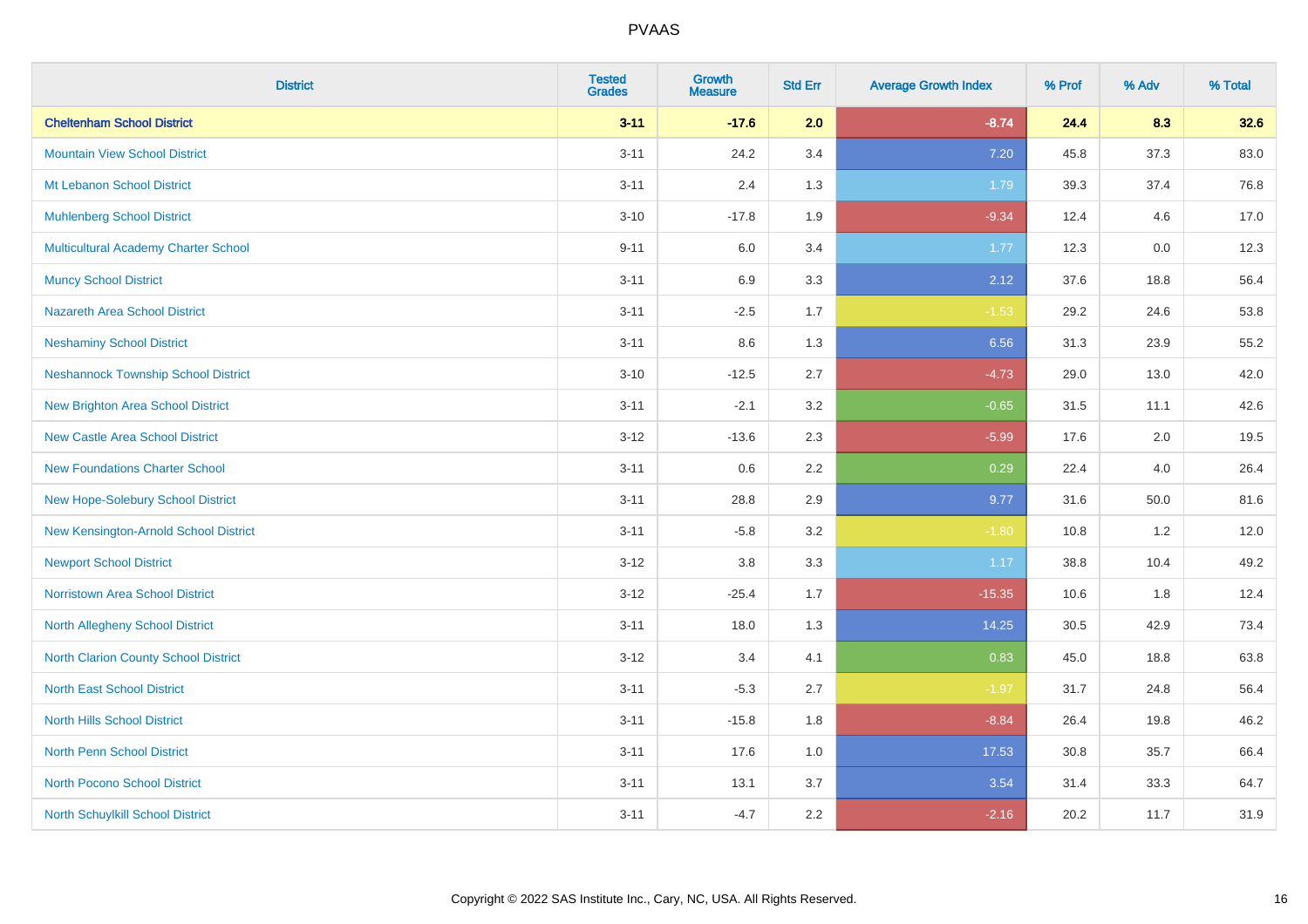| <b>District</b>                           | <b>Tested</b><br><b>Grades</b> | <b>Growth</b><br><b>Measure</b> | <b>Std Err</b> | <b>Average Growth Index</b> | % Prof | % Adv   | % Total |
|-------------------------------------------|--------------------------------|---------------------------------|----------------|-----------------------------|--------|---------|---------|
| <b>Cheltenham School District</b>         | $3 - 11$                       | $-17.6$                         | 2.0            | $-8.74$                     | 24.4   | 8.3     | 32.6    |
| <b>North Star School District</b>         | $3 - 11$                       | 1.1                             | 3.3            | 0.34                        | 26.2   | 20.0    | 46.2    |
| Northampton Area School District          | $3 - 11$                       | 3.2                             | 1.5            | 2.05                        | 29.8   | 17.9    | 47.7    |
| <b>Northeast Bradford School District</b> | $3 - 10$                       | $-5.0$                          | 3.7            | $-1.35$                     | 30.6   | 4.8     | 35.5    |
| Northeastern York School District         | $3 - 11$                       | 3.8                             | 1.8            | 2.11                        | 32.7   | 21.0    | 53.7    |
| Northern Bedford County School District   | $3 - 11$                       | $-2.3$                          | 3.3            | $-0.69$                     | 26.2   | 16.9    | 43.1    |
| Northern Cambria School District          | $3 - 11$                       | $-0.3$                          | 3.4            | $-0.09$                     | 26.5   | 1.2     | 27.7    |
| Northern Lebanon School District          | $3 - 11$                       | $-0.7$                          | 2.3            | $-0.29$                     | 18.8   | 6.8     | 25.6    |
| Northern Lehigh School District           | $3 - 12$                       | 6.1                             | 2.5            | 2.42                        | 21.4   | 18.0    | 39.3    |
| Northern Potter School District           | $3 - 12$                       | 6.8                             | 4.6            | 1.48                        | 30.6   | 11.1    | 41.7    |
| Northern Tioga School District            | $3 - 12$                       | 6.8                             | 2.6            | 2.64                        | 25.0   | 16.9    | 41.9    |
| Northern York County School District      | $3 - 11$                       | 8.4                             | 1.8            | 4.63                        | 24.3   | 23.1    | 47.4    |
| <b>Northgate School District</b>          | $3 - 11$                       | $-3.0$                          | 3.4            | $-0.85$                     | 35.6   | $6.8\,$ | 42.4    |
| <b>Northwest Area School District</b>     | $3 - 10$                       | $-3.2$                          | 3.3            | $-0.97$                     | 30.4   | 13.0    | 43.5    |
| Northwestern Lehigh School District       | $3 - 11$                       | $-2.4$                          | 2.1            | $-1.14$                     | 41.7   | 17.9    | 59.5    |
| <b>Northwestern School District</b>       | $3 - 11$                       | $-14.6$                         | 3.2            | $-4.51$                     | 32.5   | 13.7    | 46.2    |
| <b>Norwin School District</b>             | $3 - 11$                       | $-1.1$                          | 1.6            | $-0.70$                     | 37.7   | 27.6    | 65.2    |
| <b>Octorara Area School District</b>      | $3 - 11$                       | $-7.5$                          | 3.2            | $-2.35$                     | 26.1   | 17.0    | 43.2    |
| Oil City Area School District             | $3 - 11$                       | 8.6                             | 2.4            | 3.56                        | 29.1   | 13.1    | 42.2    |
| <b>Old Forge School District</b>          | $3 - 12$                       | $-11.3$                         | 3.1            | $-3.62$                     | 28.6   | 13.2    | 41.8    |
| <b>Oley Valley School District</b>        | $3 - 11$                       | 1.4                             | 2.4            | 0.56                        | 37.4   | 23.9    | 61.4    |
| <b>Oswayo Valley School District</b>      | $3 - 12$                       | 9.9                             | 5.1            | 1.93                        | 26.5   | 44.1    | 70.6    |
| <b>Otto-Eldred School District</b>        | $3 - 11$                       | $-0.5$                          | 3.5            | $-0.13$                     | 35.8   | 10.5    | 46.3    |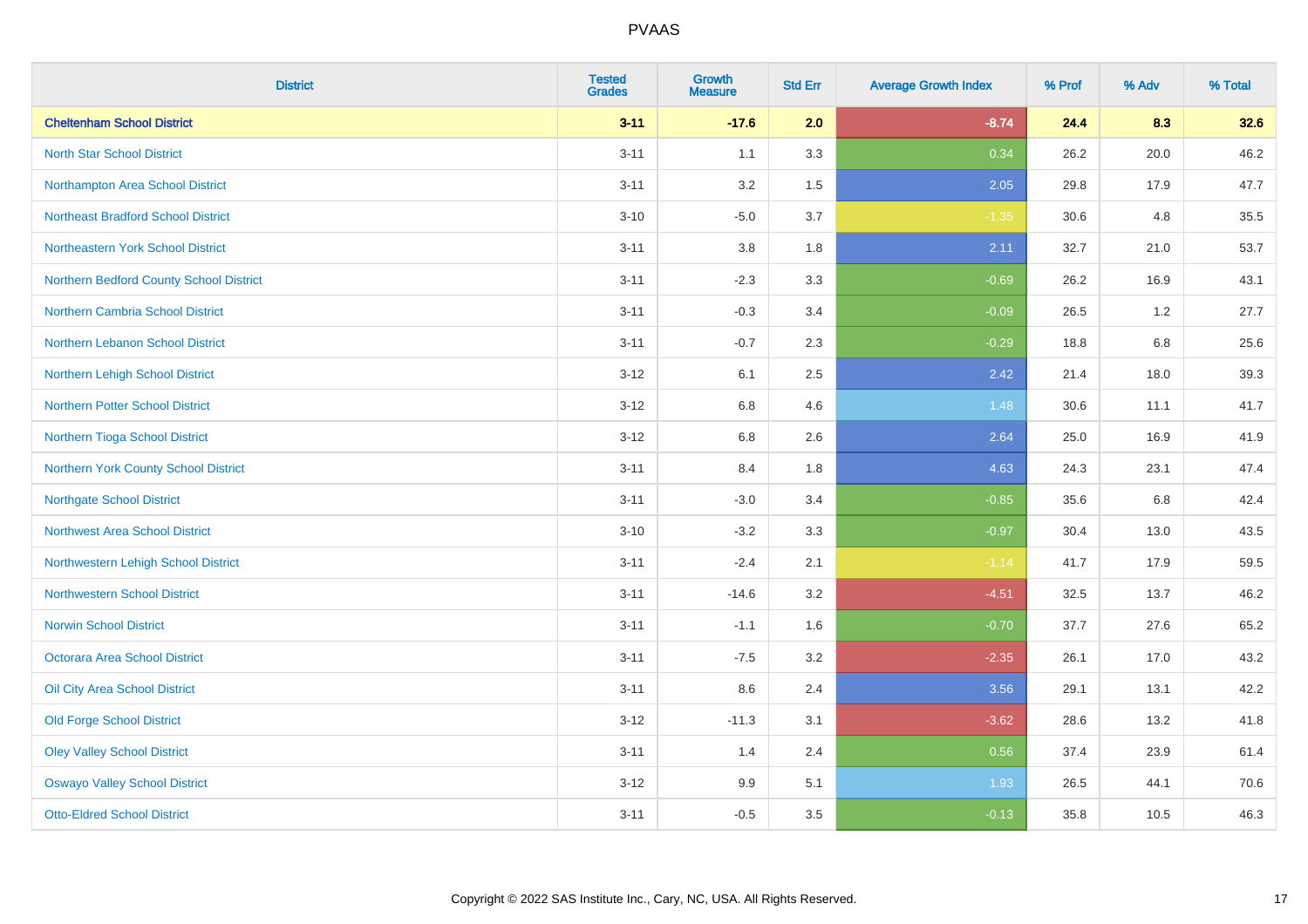| <b>District</b>                               | <b>Tested</b><br><b>Grades</b> | <b>Growth</b><br><b>Measure</b> | <b>Std Err</b> | <b>Average Growth Index</b> | % Prof | % Adv   | % Total |
|-----------------------------------------------|--------------------------------|---------------------------------|----------------|-----------------------------|--------|---------|---------|
| <b>Cheltenham School District</b>             | $3 - 11$                       | $-17.6$                         | 2.0            | $-8.74$                     | 24.4   | 8.3     | 32.6    |
| <b>Owen J Roberts School District</b>         | $3 - 11$                       | $-3.5$                          | 1.5            | $-2.27$                     | 36.8   | 24.4    | 61.2    |
| <b>Oxford Area School District</b>            | $3 - 11$                       | $-3.1$                          | 1.8            | $-1.77$                     | 27.5   | 14.5    | 42.0    |
| <b>Palisades School District</b>              | $3 - 11$                       | 7.7                             | 2.9            | 2.66                        | 27.8   | 20.3    | 48.1    |
| <b>Palmerton Area School District</b>         | $3 - 11$                       | $-0.9$                          | 2.7            | $-0.34$                     | 34.3   | 14.3    | 48.6    |
| Palmyra Area School District                  | $3 - 11$                       | 16.2                            | 1.8            | 9.02                        | 38.8   | 34.0    | 72.8    |
| <b>Panther Valley School District</b>         | $3 - 12$                       | $-13.3$                         | 3.2            | $-4.10$                     | 31.5   | 4.1     | 35.6    |
| <b>Parkland School District</b>               | $3 - 11$                       | $-3.7$                          | 1.2            | $-3.17$                     | 31.4   | 30.6    | 62.0    |
| Pen Argyl Area School District                | $3-12$                         | 12.8                            | 2.5            | 5.10                        | 28.5   | 23.8    | 52.3    |
| <b>Penn Cambria School District</b>           | $3 - 11$                       | $-4.5$                          | 2.4            | $-1.86$                     | 27.3   | 15.8    | 43.2    |
| <b>Penn Hills School District</b>             | $3 - 11$                       | 0.0                             | 2.4            | 0.02                        | 18.4   | 7.1     | 25.6    |
| <b>Penn Manor School District</b>             | $3 - 11$                       | 7.1                             | 1.5            | 4.82                        | 26.7   | 20.5    | 47.2    |
| <b>Penncrest School District</b>              | $3 - 11$                       | $6.0\,$                         | 1.9            | 3.24                        | 31.1   | 16.9    | 48.0    |
| <b>Penn-Delco School District</b>             | $3 - 11$                       | 1.3                             | 1.8            | 0.75                        | 26.5   | 12.6    | 39.1    |
| <b>Pennridge School District</b>              | $3 - 10$                       | 7.4                             | 1.5            | 5.10                        | 32.0   | 27.6    | 59.6    |
| <b>Penns Manor Area School District</b>       | $3 - 12$                       | $-1.9$                          | 3.5            | $-0.55$                     | 24.2   | $3.8\,$ | 28.0    |
| Penns Valley Area School District             | $3 - 12$                       | 14.1                            | 2.6            | 5.33                        | 29.6   | 23.3    | 52.9    |
| <b>Pennsbury School District</b>              | $3 - 11$                       | 5.6                             | 1.3            | 4.38                        | 37.7   | 27.7    | 65.4    |
| Pennsylvania Cyber Charter School             | $3 - 11$                       | 0.6                             | 1.5            | 0.37                        | 20.8   | 8.1     | 28.9    |
| Pennsylvania Distance Learning Charter School | $3-12$                         | 6.8                             | 3.4            | 1.99                        | 19.8   | 6.2     | 25.9    |
| Pennsylvania Leadership Charter School        | $3 - 11$                       | 8.0                             | 1.9            | 4.22                        | 33.1   | 27.8    | 60.9    |
| Pennsylvania Virtual Charter School           | $3 - 11$                       | 4.4                             | 3.4            | 1.31                        | 29.8   | 21.2    | 51.0    |
| <b>Penn-Trafford School District</b>          | $3 - 11$                       | 2.9                             | 1.8            | 1.68                        | 46.3   | 26.2    | 72.5    |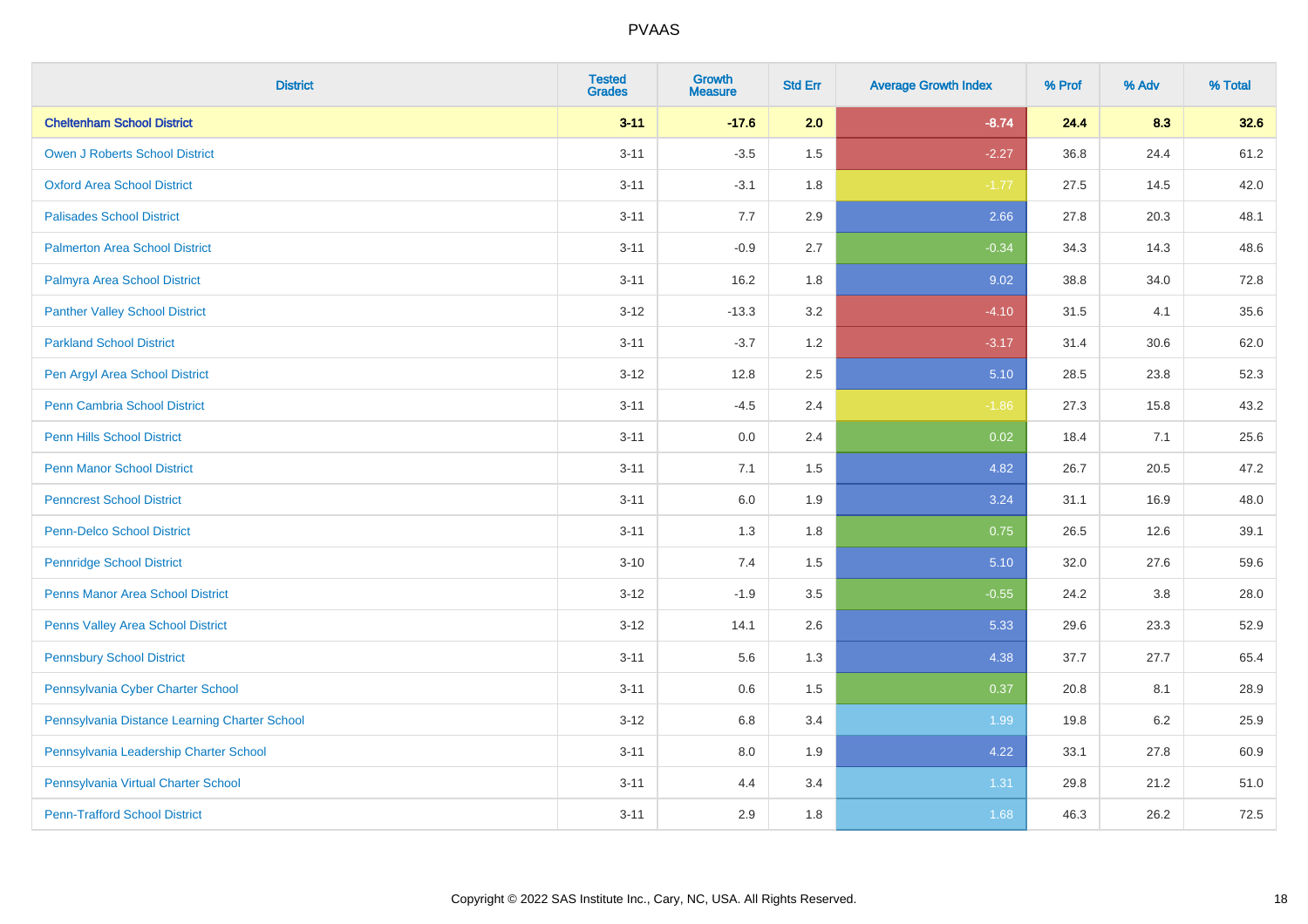| <b>District</b>                                    | <b>Tested</b><br><b>Grades</b> | <b>Growth</b><br><b>Measure</b> | <b>Std Err</b> | <b>Average Growth Index</b> | % Prof | % Adv | % Total |
|----------------------------------------------------|--------------------------------|---------------------------------|----------------|-----------------------------|--------|-------|---------|
| <b>Cheltenham School District</b>                  | $3 - 11$                       | $-17.6$                         | 2.0            | $-8.74$                     | 24.4   | 8.3   | 32.6    |
| People For People Charter School                   | $3-12$                         | 6.4                             | 5.6            | $1.15$                      | 2.4    | 0.0   | 2.4     |
| <b>Pequea Valley School District</b>               | $3 - 11$                       | 18.0                            | 3.1            | 5.74                        | 29.2   | 37.5  | 66.7    |
| <b>Perkiomen Valley School District</b>            | $3 - 11$                       | 2.7                             | 1.5            | 1.83                        | 35.0   | 25.3  | 60.3    |
| Perseus House Charter School Of Excellence         | $6 - 11$                       | $-6.4$                          | 2.6            | $-2.50$                     | 0.9    | 0.0   | 0.9     |
| <b>Peters Township School District</b>             | $3 - 11$                       | 14.1                            | 1.7            | 8.16                        | 35.2   | 41.6  | 76.8    |
| Philadelphia Academy Charter School                | $3 - 11$                       | $-14.7$                         | 2.7            | $-5.42$                     | 21.6   | 3.9   | 25.5    |
| Philadelphia City School District                  | $3 - 12$                       | $-7.8$                          | 0.6            | $-13.43$                    | 16.4   | 6.5   | 22.9    |
| Philadelphia Electrical & Tech Charter High School | $10 - 10$                      | 1.2                             | 2.6            | 0.45                        | 0.9    | 0.0   | 0.9     |
| Philipsburg-Osceola Area School District           | $3 - 11$                       | 4.1                             | 3.0            | 1.37                        | 22.5   | 16.2  | 38.8    |
| <b>Phoenixville Area School District</b>           | $3 - 11$                       | 7.3                             | 1.8            | 3.96                        | 32.3   | 27.6  | 59.8    |
| <b>Pine Grove Area School District</b>             | $3 - 11$                       | $-1.1$                          | 3.0            | $-0.36$                     | 29.5   | 14.3  | 43.8    |
| <b>Pine-Richland School District</b>               | $3 - 11$                       | 9.3                             | 1.7            | 5.56                        | 42.3   | 35.8  | 78.1    |
| <b>Pittsburgh School District</b>                  | $3 - 11$                       | $-13.0$                         | 1.1            | $-12.25$                    | 16.1   | 6.5   | 22.6    |
| <b>Pittston Area School District</b>               | $3 - 11$                       | $-8.2$                          | 2.2            | $-3.75$                     | 26.7   | 14.8  | 41.5    |
| <b>Pleasant Valley School District</b>             | $3 - 11$                       | $-3.3$                          | 1.8            | $-1.80$                     | 28.5   | 10.4  | 39.0    |
| <b>Plum Borough School District</b>                | $3 - 11$                       | $-9.4$                          | 2.4            | $-3.98$                     | 32.9   | 27.4  | 60.4    |
| Pocono Mountain School District                    | $3 - 12$                       | $-4.3$                          | 1.8            | $-2.43$                     | 35.5   | 17.1  | 52.6    |
| <b>Port Allegany School District</b>               | $3 - 11$                       | 6.5                             | 3.7            | 1.74                        | 26.4   | 11.3  | 37.7    |
| <b>Portage Area School District</b>                | $3 - 10$                       | $-0.5$                          | 3.3            | $-0.14$                     | 27.0   | 20.6  | 47.6    |
| <b>Pottsgrove School District</b>                  | $3 - 11$                       | $-5.5$                          | 2.0            | $-2.78$                     | 28.6   | 10.3  | 38.8    |
| <b>Pottstown School District</b>                   | $3 - 12$                       | 2.0                             | 2.2            | 0.88                        | 19.4   | 6.2   | 25.6    |
| <b>Pottsville Area School District</b>             | $3 - 12$                       | $-4.9$                          | 2.1            | $-2.36$                     | 21.8   | 7.9   | 29.6    |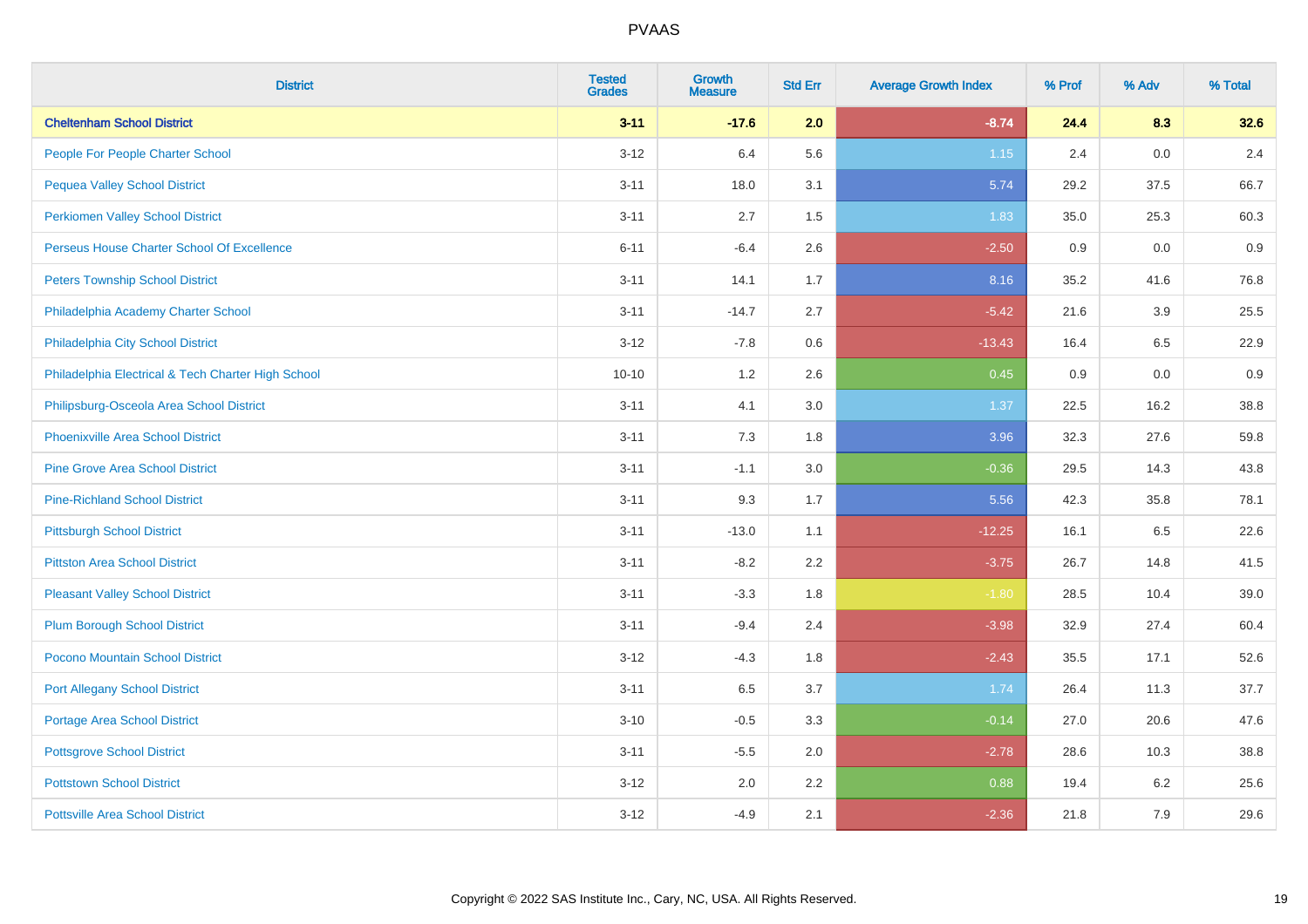| <b>District</b>                                                       | <b>Tested</b><br><b>Grades</b> | <b>Growth</b><br><b>Measure</b> | <b>Std Err</b> | <b>Average Growth Index</b> | % Prof | % Adv   | % Total |
|-----------------------------------------------------------------------|--------------------------------|---------------------------------|----------------|-----------------------------|--------|---------|---------|
| <b>Cheltenham School District</b>                                     | $3 - 11$                       | $-17.6$                         | 2.0            | $-8.74$                     | 24.4   | 8.3     | 32.6    |
| Preparatory Charter School Of Mathematics, Science, Tech, And Careers | $9 - 10$                       | $-5.1$                          | 2.5            | $-2.03$                     | 6.3    | 1.4     | 7.7     |
| Propel Charter School - Braddock Hills                                | $3 - 11$                       | $-2.1$                          | 3.3            | $-0.63$                     | 4.8    | 3.2     | 8.1     |
| <b>Propel Charter School-Homestead</b>                                | $3 - 11$                       | $-5.0$                          | 3.9            | $-1.27$                     | $7.3$  | $0.0\,$ | $7.3$   |
| <b>Propel Charter School-Montour</b>                                  | $3 - 10$                       | $-3.4$                          | 3.6            | $-0.93$                     | 7.7    | 0.0     | 7.7     |
| <b>Punxsutawney Area School District</b>                              | $3 - 11$                       | 15.8                            | 2.7            | 5.83                        | 18.6   | 29.0    | 47.6    |
| <b>Purchase Line School District</b>                                  | $3 - 12$                       | 4.3                             | 3.3            | 1.30                        | 32.3   | 9.0     | 41.4    |
| <b>Quaker Valley School District</b>                                  | $3 - 11$                       | 12.2                            | 2.5            | 4.90                        | 39.5   | 26.4    | 65.9    |
| <b>Quakertown Community School District</b>                           | $3 - 12$                       | $-4.3$                          | 1.5            | $-2.79$                     | 33.8   | 20.1    | 53.8    |
| <b>Radnor Township School District</b>                                | $3 - 12$                       | 7.5                             | 1.9            | 4.03                        | 33.0   | 38.3    | 71.3    |
| <b>Reach Cyber Charter School</b>                                     | $3 - 11$                       | 1.4                             | 3.6            | 0.40                        | 32.9   | 15.2    | 48.1    |
| <b>Reading School District</b>                                        | $3 - 11$                       | 4.3                             | 1.2            | 3.71                        | 16.8   | 6.0     | 22.8    |
| <b>Red Lion Area School District</b>                                  | $3 - 11$                       | 4.5                             | 1.9            | 2.31                        | 32.3   | 21.5    | 53.8    |
| <b>Redbank Valley School District</b>                                 | $3 - 11$                       | $-7.5$                          | 3.1            | $-2.41$                     | 12.4   | 10.6    | 23.1    |
| Renaissance Academy Charter School                                    | $3 - 11$                       | $-5.6$                          | 3.1            | $-1.79$                     | 28.4   | 18.5    | 46.9    |
| <b>Reynolds School District</b>                                       | $3 - 10$                       | $-3.0$                          | 3.5            | $-0.87$                     | 27.3   | 9.1     | 36.4    |
| <b>Richland School District</b>                                       | $3 - 11$                       | $-6.9$                          | 2.6            | $-2.63$                     | 40.1   | 20.9    | 61.0    |
| <b>Ridgway Area School District</b>                                   | $3 - 11$                       | $-6.1$                          | 4.0            | $-1.53$                     | 42.2   | 15.6    | 57.8    |
| <b>Ridley School District</b>                                         | $3 - 12$                       | 0.3                             | 1.6            | 0.21                        | 32.0   | 10.7    | 42.6    |
| <b>Ringgold School District</b>                                       | $3 - 11$                       | 2.9                             | 2.2            | 1.32                        | 23.8   | 13.3    | 37.1    |
| <b>Riverside Beaver County School District</b>                        | $3 - 11$                       | $-5.5$                          | 2.7            | $-2.03$                     | 35.8   | 23.2    | 59.0    |
| <b>Riverside School District</b>                                      | $3 - 11$                       | $-6.2$                          | 2.7            | $-2.33$                     | 20.8   | 17.0    | 37.7    |
| <b>Riverview School District</b>                                      | $3 - 11$                       | $-13.0$                         | 4.0            | $-3.29$                     | 43.1   | 7.8     | 51.0    |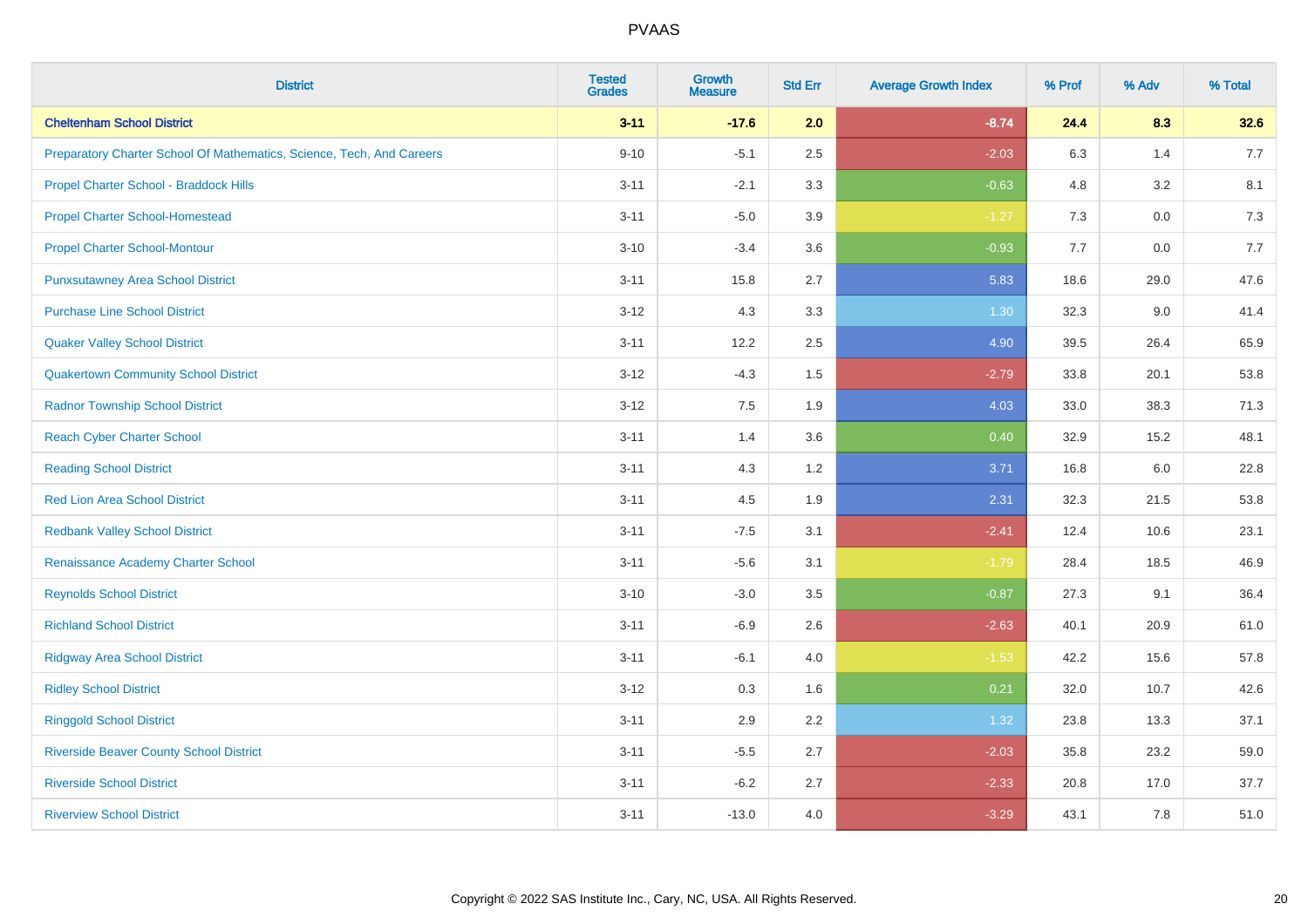| <b>District</b>                               | <b>Tested</b><br><b>Grades</b> | <b>Growth</b><br><b>Measure</b> | <b>Std Err</b> | <b>Average Growth Index</b> | % Prof | % Adv | % Total |
|-----------------------------------------------|--------------------------------|---------------------------------|----------------|-----------------------------|--------|-------|---------|
| <b>Cheltenham School District</b>             | $3 - 11$                       | $-17.6$                         | 2.0            | $-8.74$                     | 24.4   | 8.3   | 32.6    |
| <b>Roberto Clemente Charter School</b>        | $3 - 12$                       | $-3.3$                          | 4.1            | $-0.79$                     | 22.7   | 4.6   | 27.3    |
| <b>Rochester Area School District</b>         | $3 - 11$                       | $-5.7$                          | 3.9            | $-1.45$                     | 14.9   | 2.1   | 17.0    |
| <b>Rose Tree Media School District</b>        | $3 - 10$                       | $-2.8$                          | 2.1            | $-1.33$                     | 35.2   | 29.6  | 64.8    |
| Saint Marys Area School District              | $3 - 11$                       | 6.0                             | 2.2            | 2.69                        | 35.4   | 18.3  | 53.7    |
| <b>Salisbury Township School District</b>     | $3 - 11$                       | 5.8                             | 3.6            | 1.62                        | 24.4   | 12.6  | 37.0    |
| Salisbury-Elk Lick School District            | $3 - 11$                       | $-8.4$                          | 5.8            | $-1.45$                     | 33.3   | 5.6   | 38.9    |
| <b>Saucon Valley School District</b>          | $3 - 11$                       | 18.9                            | 2.2            | 8.48                        | 26.0   | 39.6  | 65.6    |
| <b>Sayre Area School District</b>             | $3 - 11$                       | 5.8                             | 3.2            | 1.81                        | 30.3   | 21.0  | 51.3    |
| <b>School Lane Charter School</b>             | $3 - 11$                       | 2.6                             | 3.6            | 0.72                        | 23.1   | 18.7  | 41.8    |
| Schuylkill Haven Area School District         | $3 - 11$                       | $-5.3$                          | 2.7            | $-1.96$                     | 22.2   | 11.6  | 33.8    |
| <b>Schuylkill Valley School District</b>      | $3 - 11$                       | $-1.0$                          | 2.2            | $-0.47$                     | 29.8   | 20.2  | 50.0    |
| <b>Scranton School District</b>               | $3 - 12$                       | $-10.1$                         | 2.5            | $-4.04$                     | 20.0   | 7.7   | 27.7    |
| Selinsgrove Area School District              | $3-12$                         | $-5.7$                          | 2.1            | $-2.74$                     | 25.4   | 13.9  | 39.2    |
| <b>Seneca Valley School District</b>          | $3 - 11$                       | 0.8                             | 1.4            | 0.54                        | 40.6   | 25.2  | 65.8    |
| <b>Shade-Central City School District</b>     | $3 - 11$                       | $-14.6$                         | 4.0            | $-3.68$                     | 9.6    | 0.0   | 9.6     |
| <b>Shaler Area School District</b>            | $3 - 11$                       | $-2.1$                          | 1.8            | $-1.18$                     | 32.0   | 13.0  | 45.0    |
| <b>Shamokin Area School District</b>          | $3 - 11$                       | $-2.6$                          | 2.5            | $-1.06$                     | 19.6   | 9.8   | 29.3    |
| <b>Shanksville-Stonycreek School District</b> | $3 - 10$                       | $-8.6$                          | 5.5            | $-1.55$                     | 17.6   | 23.5  | 41.2    |
| <b>Sharon City School District</b>            | $3 - 11$                       | $-6.5$                          | 2.3            | $-2.79$                     | 13.1   | 5.0   | 18.1    |
| <b>Sharpsville Area School District</b>       | $3 - 11$                       | 3.8                             | 3.7            | 1.04                        | 41.1   | 23.2  | 64.3    |
| <b>Shenandoah Valley School District</b>      | $3 - 11$                       | $-4.5$                          | 3.5            | $-1.29$                     | 14.3   | 0.0   | 14.3    |
| Shenango Area School District                 | $3 - 11$                       | 1.7                             | 3.2            | 0.52                        | 41.4   | 13.8  | 55.3    |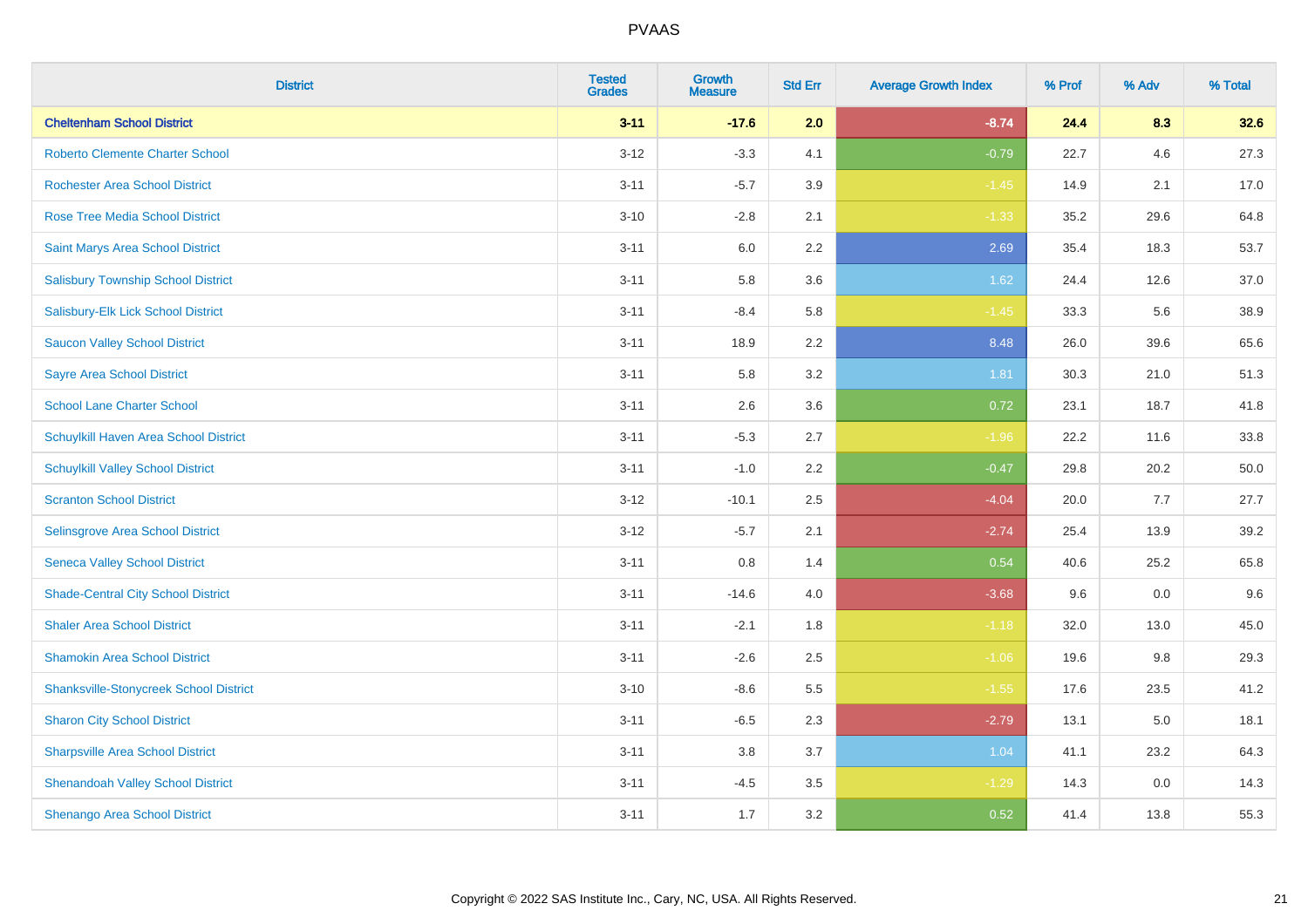| <b>District</b>                            | <b>Tested</b><br><b>Grades</b> | <b>Growth</b><br><b>Measure</b> | <b>Std Err</b> | <b>Average Growth Index</b> | % Prof | % Adv | % Total |
|--------------------------------------------|--------------------------------|---------------------------------|----------------|-----------------------------|--------|-------|---------|
| <b>Cheltenham School District</b>          | $3 - 11$                       | $-17.6$                         | 2.0            | $-8.74$                     | 24.4   | 8.3   | 32.6    |
| <b>Shikellamy School District</b>          | $3 - 10$                       | $-8.3$                          | 2.4            | $-3.42$                     | 20.8   | 18.5  | 39.2    |
| <b>Shippensburg Area School District</b>   | $3 - 11$                       | 0.5                             | 1.8            | 0.26                        | 23.5   | 22.8  | 46.3    |
| <b>Slippery Rock Area School District</b>  | $3 - 11$                       | $-3.8$                          | 2.5            | $-1.56$                     | 30.8   | 21.9  | 52.7    |
| <b>Smethport Area School District</b>      | $3 - 12$                       | 5.8                             | 3.8            | 1.52                        | 24.6   | 20.0  | 44.6    |
| <b>Solanco School District</b>             | $3 - 11$                       | 2.2                             | 1.8            | 1.18                        | 27.2   | 15.0  | 42.3    |
| <b>Somerset Area School District</b>       | $3 - 11$                       | $-7.6$                          | 2.4            | $-3.17$                     | 21.0   | 14.5  | 35.5    |
| <b>Souderton Area School District</b>      | $3 - 11$                       | 18.5                            | 1.4            | 12.86                       | 39.2   | 31.2  | 70.4    |
| <b>South Allegheny School District</b>     | $3 - 11$                       | $-0.9$                          | 3.1            | $-0.30$                     | 23.8   | 2.5   | 26.2    |
| South Butler County School District        | $3 - 10$                       | 6.3                             | 2.2            | 2.80                        | 37.8   | 19.2  | 57.0    |
| <b>South Eastern School District</b>       | $3 - 11$                       | $-1.0$                          | 1.8            | $-0.55$                     | 36.4   | 17.1  | 53.5    |
| South Fayette Township School District     | $3 - 11$                       | 6.0                             | 1.8            | 3.33                        | 32.2   | 38.3  | 70.5    |
| South Middleton School District            | $3 - 11$                       | 4.4                             | 2.2            | 1.95                        | 31.1   | 16.4  | 47.5    |
| <b>South Park School District</b>          | $3 - 11$                       | $-8.8$                          | 2.5            | $-3.46$                     | 28.1   | 17.0  | 45.2    |
| South Side Area School District            | $3 - 11$                       | $-0.6$                          | 3.1            | $-0.19$                     | 24.0   | 28.0  | 52.0    |
| <b>South Western School District</b>       | $3 - 12$                       | 2.5                             | 1.7            | 1.48                        | 36.2   | 19.7  | 55.9    |
| South Williamsport Area School District    | $3 - 10$                       | 0.9                             | 3.1            | 0.31                        | 38.4   | 11.6  | 50.0    |
| <b>Southeast Delco School District</b>     | $3 - 10$                       | 3.9                             | 3.5            | 1.12                        | 18.6   | 3.4   | 22.0    |
| <b>Southeastern Greene School District</b> | $3 - 10$                       | $-2.3$                          | 4.4            | $-0.53$                     | 29.0   | 9.7   | 38.7    |
| Southern Columbia Area School District     | $3 - 11$                       | $-8.5$                          | 3.0            | $-2.83$                     | 30.5   | 12.8  | 43.3    |
| <b>Southern Fulton School District</b>     | $3 - 11$                       | $-5.1$                          | 4.0            | $-1.29$                     | 21.7   | 13.0  | 34.8    |
| Southern Huntingdon County School District | $3 - 11$                       | $-5.9$                          | 3.4            | $-1.76$                     | 32.8   | 4.9   | 37.7    |
| <b>Southern Lehigh School District</b>     | $3 - 11$                       | $-4.1$                          | 2.1            | $-1.94$                     | 39.3   | 28.0  | 67.2    |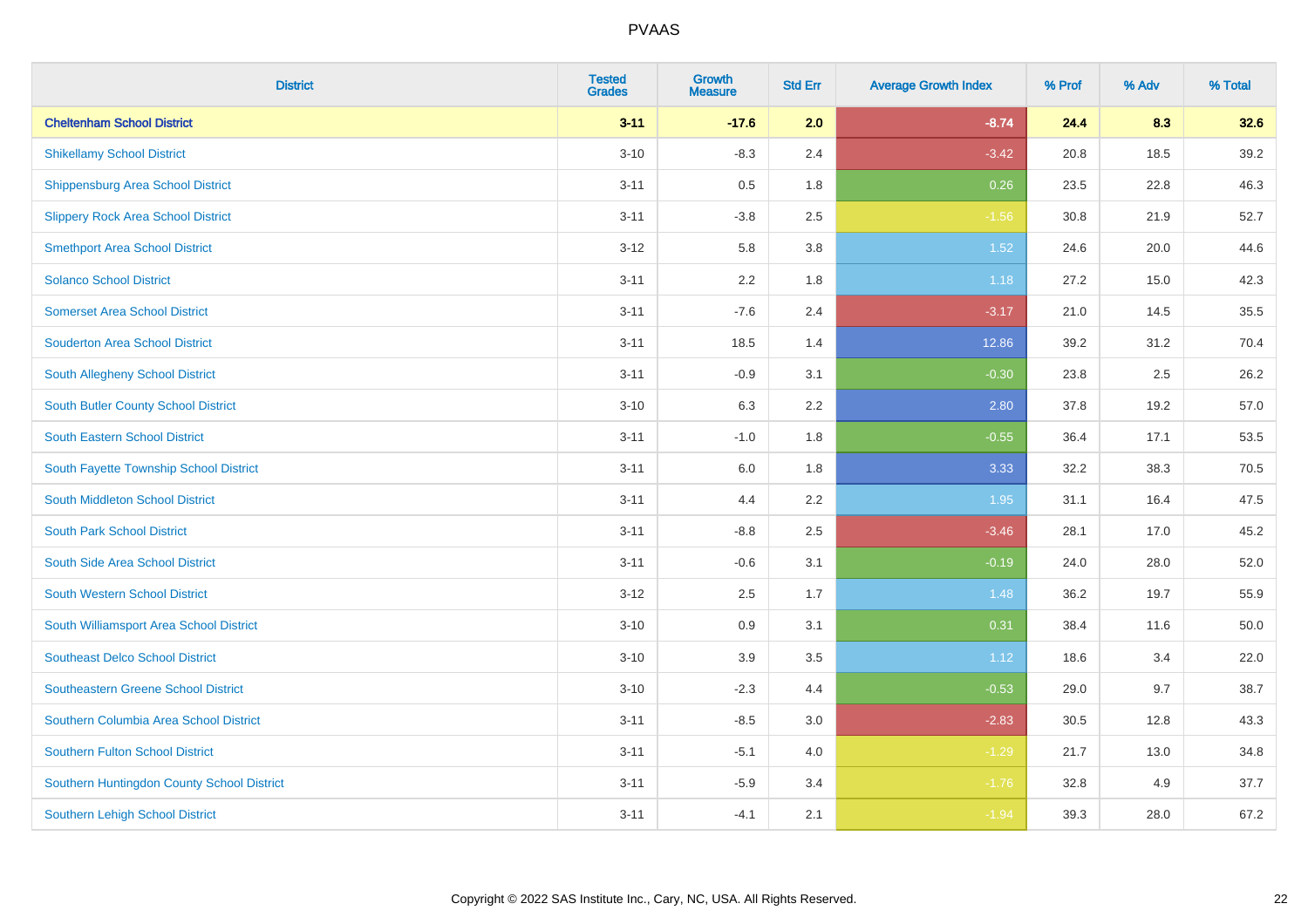| <b>District</b>                              | <b>Tested</b><br><b>Grades</b> | <b>Growth</b><br><b>Measure</b> | <b>Std Err</b> | <b>Average Growth Index</b> | % Prof | % Adv | % Total |
|----------------------------------------------|--------------------------------|---------------------------------|----------------|-----------------------------|--------|-------|---------|
| <b>Cheltenham School District</b>            | $3 - 11$                       | $-17.6$                         | 2.0            | $-8.74$                     | 24.4   | 8.3   | 32.6    |
| Southern Tioga School District               | $3 - 11$                       | $-0.1$                          | 2.8            | $-0.03$                     | 26.3   | 10.3  | 36.6    |
| <b>Southern York County School District</b>  | $3 - 11$                       | 15.5                            | 1.8            | 8.48                        | 37.6   | 29.2  | 66.8    |
| <b>Southmoreland School District</b>         | $3 - 11$                       | $-12.5$                         | 3.1            | $-4.04$                     | 33.3   | 15.5  | 48.8    |
| <b>Spring Cove School District</b>           | $3 - 11$                       | 9.1                             | 2.4            | 3.77                        | 31.8   | 25.4  | 57.1    |
| <b>Spring Grove Area School District</b>     | $3 - 11$                       | 3.9                             | 2.0            | 1.90                        | 30.0   | 23.0  | 53.0    |
| <b>Springfield School District</b>           | $3 - 11$                       | 1.2                             | 1.7            | 0.69                        | 31.8   | 25.2  | 56.9    |
| <b>Springfield Township School District</b>  | $3 - 11$                       | $-3.9$                          | 3.1            | $-1.27$                     | 37.2   | 30.8  | 68.1    |
| <b>Spring-Ford Area School District</b>      | $3 - 11$                       | 16.6                            | 1.2            | 14.02                       | 30.4   | 45.3  | 75.7    |
| <b>State College Area School District</b>    | $3 - 11$                       | 24.5                            | 1.3            | 18.59                       | 31.9   | 46.9  | 78.8    |
| <b>Steel Valley School District</b>          | $3 - 11$                       | 11.1                            | 3.3            | 3.33                        | 34.8   | 10.1  | 44.9    |
| <b>Steelton-Highspire School District</b>    | $3 - 11$                       | $-5.3$                          | 3.2            | $-1.65$                     | 13.9   | 0.0   | 13.9    |
| <b>Sto-Rox School District</b>               | $3 - 10$                       | $-7.0$                          | 3.5            | $-1.99$                     | 3.2    | 0.0   | 3.2     |
| <b>Stroudsburg Area School District</b>      | $3 - 11$                       | 7.5                             | 1.6            | 4.70                        | 30.4   | 18.3  | 48.7    |
| <b>Sugar Valley Rural Charter School</b>     | $3 - 11$                       | $-3.6$                          | 3.7            | $-0.98$                     | 10.3   | 0.0   | 10.3    |
| <b>Sullivan County School District</b>       | $3 - 10$                       | 2.5                             | 4.3            | 0.58                        | 43.6   | 7.7   | 51.3    |
| <b>Susq-Cyber Charter School</b>             | $9 - 11$                       | $-3.2$                          | 5.8            | $-0.54$                     | 23.8   | 4.8   | 28.6    |
| <b>Susquehanna Community School District</b> | $3 - 11$                       | $-4.5$                          | 3.8            | $-1.19$                     | 31.9   | 8.8   | 40.7    |
| Susquehanna Township School District         | $3 - 12$                       | 3.9                             | 2.7            | 1.45                        | 19.0   | 13.1  | 32.0    |
| <b>Susquenita School District</b>            | $3 - 11$                       | $-5.9$                          | 2.6            | $-2.28$                     | 30.6   | 13.9  | 44.4    |
| <b>Tacony Academy Charter School</b>         | $3 - 11$                       | $-12.9$                         | 3.3            | $-3.90$                     | 8.6    | 1.4   | 10.0    |
| <b>Tamaqua Area School District</b>          | $3 - 12$                       | 6.5                             | 2.4            | 2.72                        | 34.3   | 17.5  | 51.8    |
| <b>Tech Freire Charter School</b>            | $9 - 11$                       | 0.7                             | 2.5            | 0.27                        | 3.6    | 0.0   | 3.6     |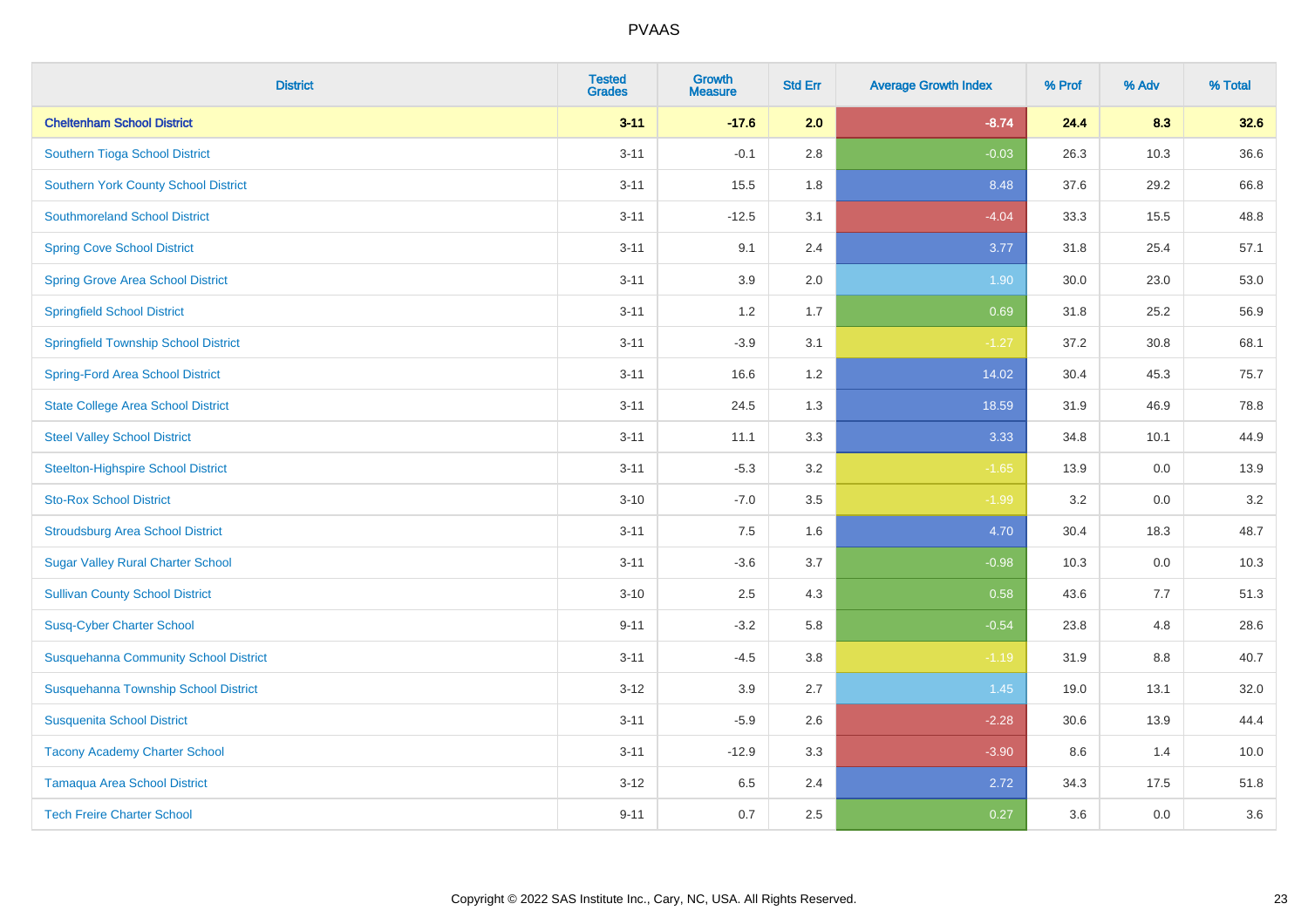| <b>District</b>                               | <b>Tested</b><br><b>Grades</b> | Growth<br><b>Measure</b> | <b>Std Err</b> | <b>Average Growth Index</b> | % Prof | % Adv   | % Total |
|-----------------------------------------------|--------------------------------|--------------------------|----------------|-----------------------------|--------|---------|---------|
| <b>Cheltenham School District</b>             | $3 - 11$                       | $-17.6$                  | 2.0            | $-8.74$                     | 24.4   | 8.3     | 32.6    |
| <b>Tidioute Community Charter School</b>      | $3 - 11$                       | 0.8                      | 4.4            | 0.19                        | 18.1   | 6.9     | 25.0    |
| <b>Titusville Area School District</b>        | $3 - 11$                       | $-5.0$                   | 2.5            | $-1.98$                     | 26.5   | 6.8     | 33.3    |
| <b>Towanda Area School District</b>           | $3 - 11$                       | $-4.0$                   | 2.6            | $-1.52$                     | 24.8   | $9.9\,$ | 34.8    |
| <b>Tredyffrin-Easttown School District</b>    | $3 - 10$                       | 8.7                      | 2.4            | 3.57                        | 35.2   | 35.8    | 71.0    |
| <b>Trinity Area School District</b>           | $3 - 11$                       | $-8.7$                   | 1.8            | $-4.87$                     | 20.9   | 9.8     | 30.8    |
| <b>Tri-Valley School District</b>             | $3 - 10$                       | $-2.7$                   | 3.9            | $-0.69$                     | 31.0   | 9.5     | 40.5    |
| <b>Troy Area School District</b>              | $3 - 10$                       | $-4.7$                   | 3.2            | $-1.46$                     | 22.8   | 16.5    | 39.2    |
| <b>Tulpehocken Area School District</b>       | $3 - 12$                       | 1.0                      | 4.9            | 0.20                        | 11.5   | 23.1    | 34.6    |
| <b>Tunkhannock Area School District</b>       | $3 - 11$                       | 1.4                      | 2.0            | 0.71                        | 29.8   | 18.1    | 47.9    |
| <b>Turkeyfoot Valley Area School District</b> | $3 - 12$                       | $-15.4$                  | 5.8            | $-2.66$                     | 3.8    | 3.8     | 7.6     |
| <b>Tuscarora School District</b>              | $3 - 11$                       | 13.4                     | 2.2            | 6.20                        | 37.1   | 26.3    | 63.4    |
| <b>Tussey Mountain School District</b>        | $3 - 12$                       | $-13.0$                  | 3.3            | $-3.93$                     | 11.1   | $3.2\,$ | 14.3    |
| <b>Twin Valley School District</b>            | $3 - 12$                       | $-3.2$                   | 1.9            | $-1.68$                     | 38.8   | 19.8    | 58.6    |
| <b>Tyrone Area School District</b>            | $3 - 12$                       | 29.2                     | 2.3            | 12.86                       | 36.6   | 29.1    | 65.7    |
| <b>Union Area School District</b>             | $3 - 11$                       | $-6.5$                   | 3.8            | $-1.70$                     | 30.6   | 12.2    | 42.9    |
| <b>Union City Area School District</b>        | $3 - 12$                       | $-8.7$                   | 3.3            | $-2.59$                     | 29.7   | 10.9    | 40.6    |
| <b>Union School District</b>                  | $3 - 12$                       | 2.5                      | 3.7            | 0.69                        | 17.9   | 10.4    | 28.4    |
| <b>Uniontown Area School District</b>         | $3 - 11$                       | $-2.8$                   | 3.1            | $-0.91$                     | 31.7   | 7.3     | 39.0    |
| <b>Unionville-Chadds Ford School District</b> | $3 - 11$                       | 15.8                     | 1.7            | 9.12                        | 31.2   | 48.0    | 79.2    |
| <b>United School District</b>                 | $3 - 11$                       | 6.3                      | 3.3            | 1.89                        | 38.8   | 16.3    | 55.0    |
| <b>Universal Audenried Charter School</b>     | $9 - 11$                       | $-3.8$                   | 2.5            | $-1.53$                     | 3.0    | 0.5     | 3.5     |
| <b>Upper Adams School District</b>            | $3 - 11$                       | 0.9                      | 2.5            | 0.37                        | 33.0   | 17.0    | 50.0    |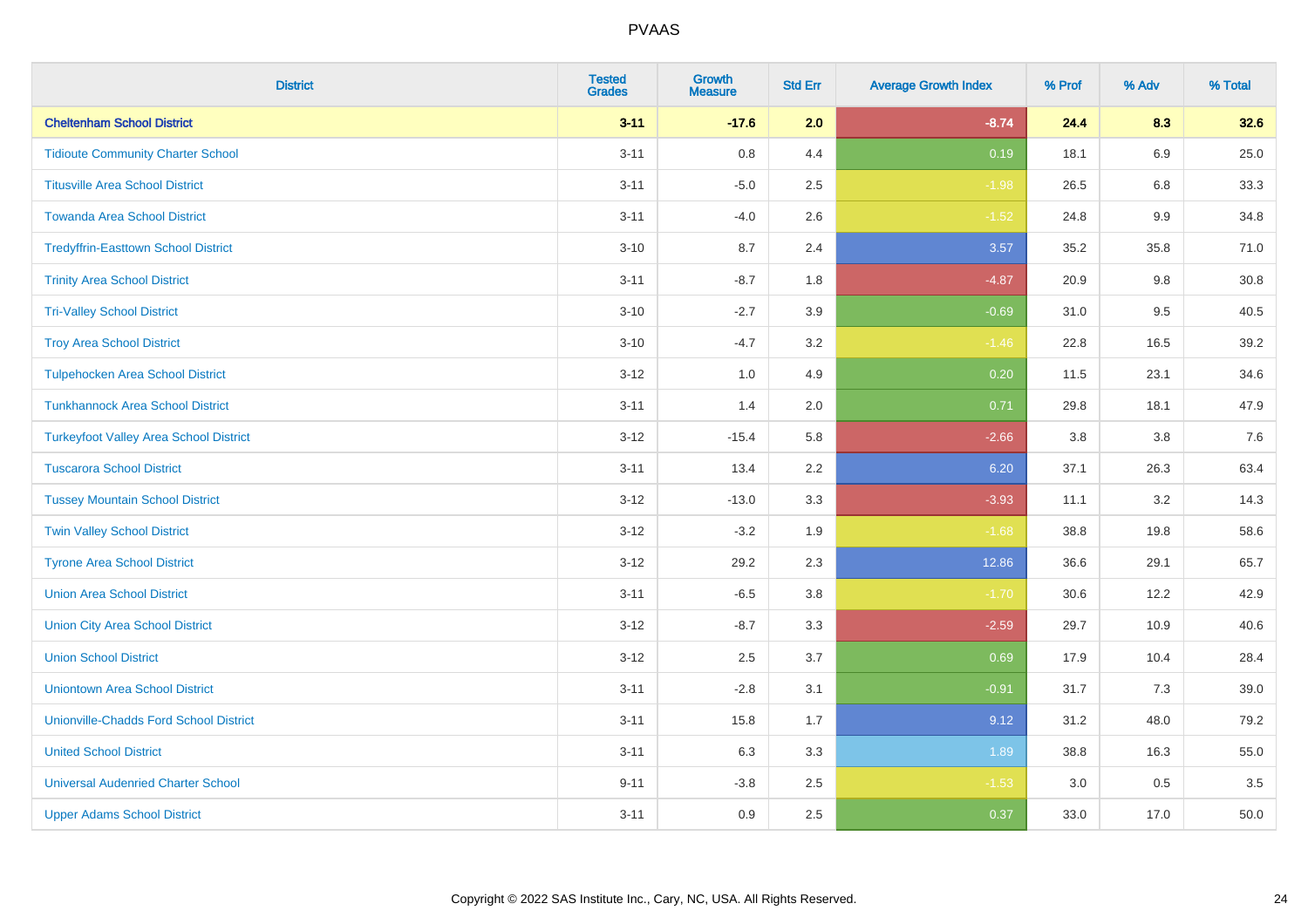| <b>District</b>                                | <b>Tested</b><br><b>Grades</b> | Growth<br><b>Measure</b> | <b>Std Err</b> | <b>Average Growth Index</b> | % Prof | % Adv | % Total |
|------------------------------------------------|--------------------------------|--------------------------|----------------|-----------------------------|--------|-------|---------|
| <b>Cheltenham School District</b>              | $3 - 11$                       | $-17.6$                  | 2.0            | $-8.74$                     | 24.4   | 8.3   | 32.6    |
| <b>Upper Darby School District</b>             | $3 - 12$                       | 11.2                     | 1.4            | 8.28                        | 23.8   | 11.8  | 35.6    |
| Upper Dauphin Area School District             | $3 - 11$                       | 16.5                     | 5.1            | 3.26                        | 37.5   | 26.8  | 64.3    |
| <b>Upper Dublin School District</b>            | $3 - 12$                       | 2.1                      | 1.8            | 1.19                        | 34.7   | 30.0  | 64.7    |
| <b>Upper Merion Area School District</b>       | $3 - 11$                       | 14.0                     | 2.0            | 7.15                        | 34.4   | 32.6  | 67.0    |
| <b>Upper Moreland Township School District</b> | $3 - 11$                       | 1.1                      | 2.0            | 0.56                        | 24.8   | 26.6  | 51.3    |
| <b>Upper Perkiomen School District</b>         | $3 - 11$                       | 5.7                      | 1.9            | 3.04                        | 25.4   | 19.9  | 45.4    |
| <b>Upper Saint Clair School District</b>       | $3 - 11$                       | 13.8                     | 1.8            | 7.86                        | 32.2   | 44.5  | 76.7    |
| Urban Pathways 6-12 Charter School             | $6 - 11$                       | $-4.1$                   | 5.7            | $-0.72$                     | 0.0    | 0.0   | $0.0\,$ |
| <b>Valley Grove School District</b>            | $3 - 10$                       | $-4.0$                   | 5.5            | $-0.72$                     | 68.4   | 15.8  | 84.2    |
| <b>Valley View School District</b>             | $3 - 11$                       | 9.3                      | 2.2            | 4.18                        | 26.6   | 23.1  | 49.7    |
| <b>Wallenpaupack Area School District</b>      | $3 - 11$                       | 8.8                      | 2.1            | 4.28                        | 28.5   | 18.9  | 47.4    |
| <b>Wallingford-Swarthmore School District</b>  | $3 - 10$                       | 5.0                      | $2.2\,$        | 2.25                        | 33.3   | 37.1  | 70.4    |
| <b>Warren County School District</b>           | $3 - 11$                       | $-0.1$                   | 1.6            | $-0.06$                     | 26.7   | 9.7   | 36.4    |
| <b>Warrior Run School District</b>             | $3 - 11$                       | 10.5                     | 2.7            | 3.86                        | 34.1   | 16.8  | 50.9    |
| <b>Warwick School District</b>                 | $3 - 11$                       | 21.7                     | 1.8            | 11.76                       | 27.7   | 36.3  | 64.0    |
| <b>Washington School District</b>              | $3 - 11$                       | $-15.9$                  | 2.9            | $-5.44$                     | 12.9   | 1.7   | 14.7    |
| <b>Wattsburg Area School District</b>          | $3 - 11$                       | 1.0                      | 2.7            | 0.36                        | 20.4   | 12.4  | 32.7    |
| <b>Wayne Highlands School District</b>         | $3 - 11$                       | 22.5                     | 2.5            | 9.16                        | 33.8   | 40.4  | 74.2    |
| <b>Waynesboro Area School District</b>         | $3 - 12$                       | $3.0\,$                  | 1.8            | 1.67                        | 26.0   | 23.5  | 49.5    |
| <b>Weatherly Area School District</b>          | $3 - 11$                       | $-5.8$                   | 4.0            | $-1.44$                     | 32.1   | 8.9   | 41.1    |
| <b>Wellsboro Area School District</b>          | $3 - 11$                       | $-6.3$                   | 3.0            | $-2.08$                     | 24.4   | 13.4  | 37.8    |
| <b>West Allegheny School District</b>          | $3 - 12$                       | 8.6                      | 2.0            | 4.34                        | 37.3   | 27.2  | 64.5    |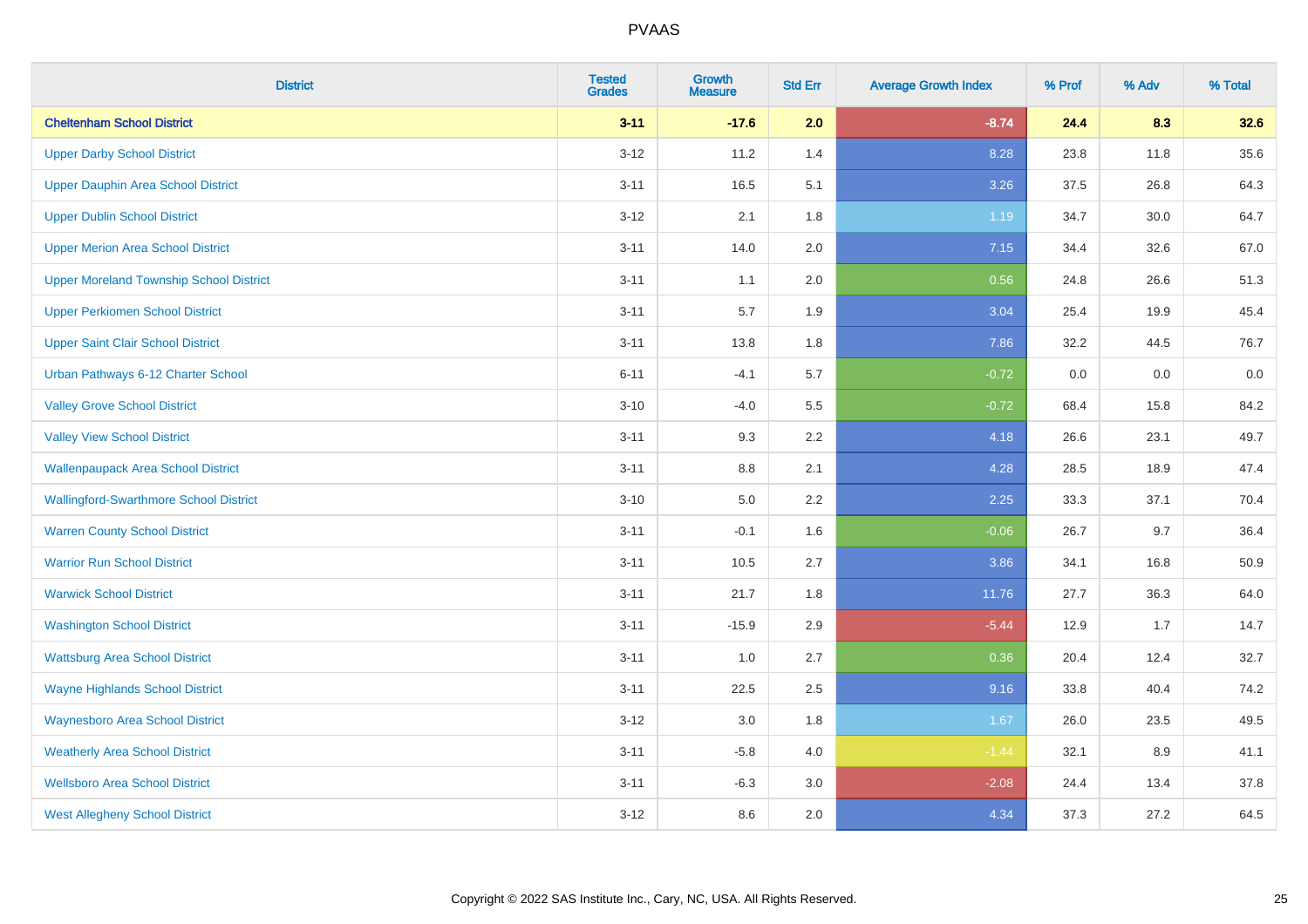| <b>District</b>                                 | <b>Tested</b><br><b>Grades</b> | <b>Growth</b><br><b>Measure</b> | <b>Std Err</b> | <b>Average Growth Index</b> | % Prof | % Adv | % Total |
|-------------------------------------------------|--------------------------------|---------------------------------|----------------|-----------------------------|--------|-------|---------|
| <b>Cheltenham School District</b>               | $3 - 11$                       | $-17.6$                         | 2.0            | $-8.74$                     | 24.4   | 8.3   | 32.6    |
| <b>West Branch Area School District</b>         | $3 - 11$                       | 17.0                            | 3.3            | 5.20                        | 47.1   | 19.1  | 66.2    |
| <b>West Chester Area School District</b>        | $3 - 11$                       | $-2.1$                          | 1.2            | $-1.83$                     | 36.4   | 23.2  | 59.6    |
| <b>West Greene School District</b>              | $3 - 11$                       | $-8.1$                          | 3.9            | $-2.08$                     | 31.0   | 11.9  | 42.9    |
| West Jefferson Hills School District            | $3 - 11$                       | 1.9                             | 1.9            | 0.99                        | 34.8   | 27.3  | 62.1    |
| <b>West Middlesex Area School District</b>      | $3 - 10$                       | $-7.4$                          | 3.5            | $-2.11$                     | 32.0   | 9.6   | 41.6    |
| <b>West Mifflin Area School District</b>        | $3 - 12$                       | $-11.9$                         | 2.5            | $-4.77$                     | 15.9   | 4.0   | 19.9    |
| <b>West Perry School District</b>               | $3 - 11$                       | 11.0                            | 2.3            | 4.76                        | 26.9   | 20.5  | 47.4    |
| <b>West Shore School District</b>               | $3 - 12$                       | 2.2                             | 1.3            | 1.68                        | 31.8   | 15.2  | 47.1    |
| <b>West Side CTC</b>                            | $9 - 10$                       | $-32.0$                         | 3.9            | $-8.16$                     | 5.9    | 0.0   | 5.9     |
| <b>West York Area School District</b>           | $3 - 12$                       | $-9.8$                          | 2.7            | $-3.57$                     | 21.9   | 10.9  | 32.8    |
| <b>Western Beaver County School District</b>    | $3 - 11$                       | $-9.3$                          | 4.2            | $-2.20$                     | 45.1   | 3.9   | 49.0    |
| <b>Western Wayne School District</b>            | $3 - 11$                       | 3.6                             | 2.6            | 1.39                        | 30.8   | 16.2  | 47.0    |
| <b>Westinghouse Arts Academy Charter School</b> | $9 - 10$                       | $-6.0$                          | 3.3            | $-1.81$                     | 20.2   | 8.9   | 29.1    |
| <b>Westmont Hilltop School District</b>         | $3 - 11$                       | $-1.0$                          | 2.8            | $-0.36$                     | 33.3   | 14.7  | 48.0    |
| <b>Whitehall-Coplay School District</b>         | $3 - 11$                       | 11.8                            | 1.7            | 7.06                        | 32.3   | 21.7  | 54.0    |
| <b>Wilkes-Barre Area School District</b>        | $3 - 11$                       | $-12.4$                         | 2.4            | $-5.18$                     | 14.2   | 3.7   | 17.9    |
| <b>William Penn School District</b>             | $3 - 12$                       | 7.0                             | 1.9            | 3.61                        | 14.0   | 7.2   | 21.3    |
| <b>Williams Valley School District</b>          | $3 - 11$                       | 2.6                             | 3.7            | 0.69                        | 17.0   | 5.1   | 22.0    |
| <b>Williamsburg Community School District</b>   | $3 - 11$                       | $-16.9$                         | 4.1            | $-4.14$                     | 22.4   | 0.0   | 22.4    |
| <b>Williamsport Area School District</b>        | $3 - 11$                       | $-11.7$                         | 1.4            | $-8.29$                     | 18.2   | 10.5  | 28.7    |
| Wilmington Area School District                 | $3 - 11$                       | 11.1                            | 3.3            | 3.37                        | 29.8   | 26.2  | 56.0    |
| <b>Wilson Area School District</b>              | $3 - 11$                       | $-0.3$                          | 2.4            | $-0.12$                     | 35.4   | 14.6  | 50.0    |